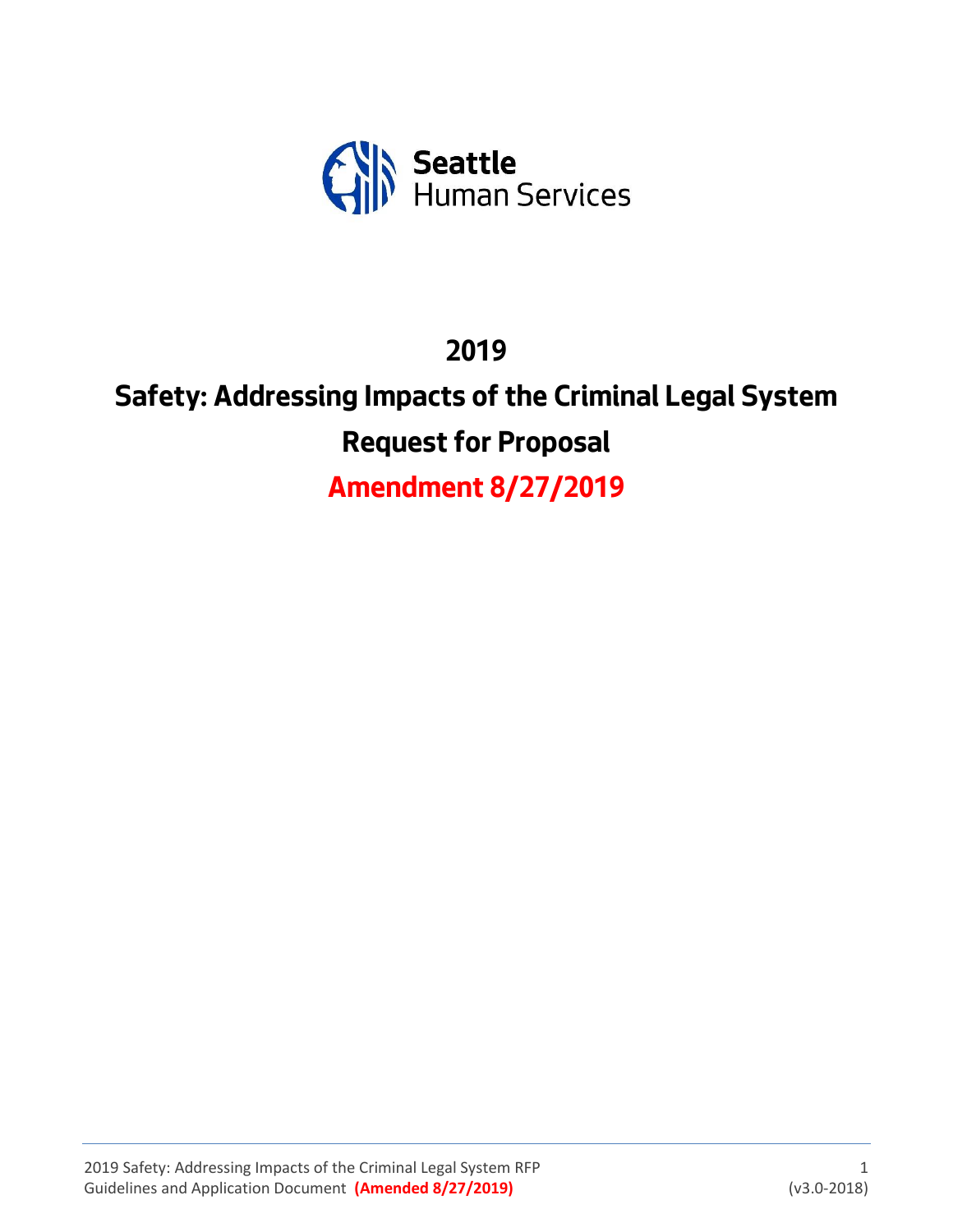## **TABLE OF CONTENTS**

| <b>GUIDELINES</b> |                                                                                                                         | <b>PAGE NUMBER</b> |
|-------------------|-------------------------------------------------------------------------------------------------------------------------|--------------------|
|                   | Introduction                                                                                                            |                    |
| II.               | Timeline                                                                                                                | 4                  |
| III.              | HSD's Results-Based Accountability Framework & Theory of Change                                                         | 5                  |
| IV.               | <b>Investment Area Background &amp; Requirements</b>                                                                    | 8                  |
|                   | Background<br>А.                                                                                                        | 8                  |
|                   | <b>B.</b> Community Engagement                                                                                          | 9                  |
|                   | <b>Strategies</b><br>C.                                                                                                 | 10                 |
|                   | D. Community Best or Promising Practices                                                                                | 10                 |
|                   | E. Criteria for Eligible Clients                                                                                        | 11                 |
|                   | Priority Population and Focus Population<br>F.                                                                          | 11                 |
|                   | <b>Expected Proposal Components</b><br>G.                                                                               | 13                 |
|                   | <b>Expected Performance Commitments</b><br>Н.                                                                           | 14                 |
|                   | Description of Key Staff and Staffing Level<br>I.                                                                       | 14                 |
|                   | Safety: Addressing Impacts of the Criminal Legal System RFP specific<br>eligibility, data, and contracting requirements | 14                 |

|      | <b>APPLICATION (Instructions and Materials)</b>    | <b>PAGE NUMBER</b> |
|------|----------------------------------------------------|--------------------|
|      | Submission Instructions & Deadline                 | 15                 |
| Ш.   | <b>Format Instructions</b>                         | 16                 |
| III. | Proposal Narrative & Rating Criteria               | 16                 |
|      | A. Proposal Design Description                     | 17                 |
|      | <b>Community Best or Promising Practices</b><br>В. | 17                 |
|      | Key People and Lived Experience                    | 18                 |
|      | <b>Equity and Empowerment</b><br>D.                | 18                 |
|      | Partnership and Networks<br>Е.                     | 19                 |
|      | Data and Fiscal Management<br>F.                   | 19                 |
|      | <b>Budget Forms</b><br>G.                          | 20                 |
| IV.  | <b>Completed Application Requirements</b>          | 20                 |
| V.   | List of Attachments & Related Materials            | 21                 |
|      | Attachment 1: Application Checklist                | 22                 |
|      | Attachment 2: Application Cover Sheet              | 24                 |
|      | Attachment 3: Proposal Budget                      | 26                 |
|      | Attachment 4: Proposal Personnel Detail Budget     | 28                 |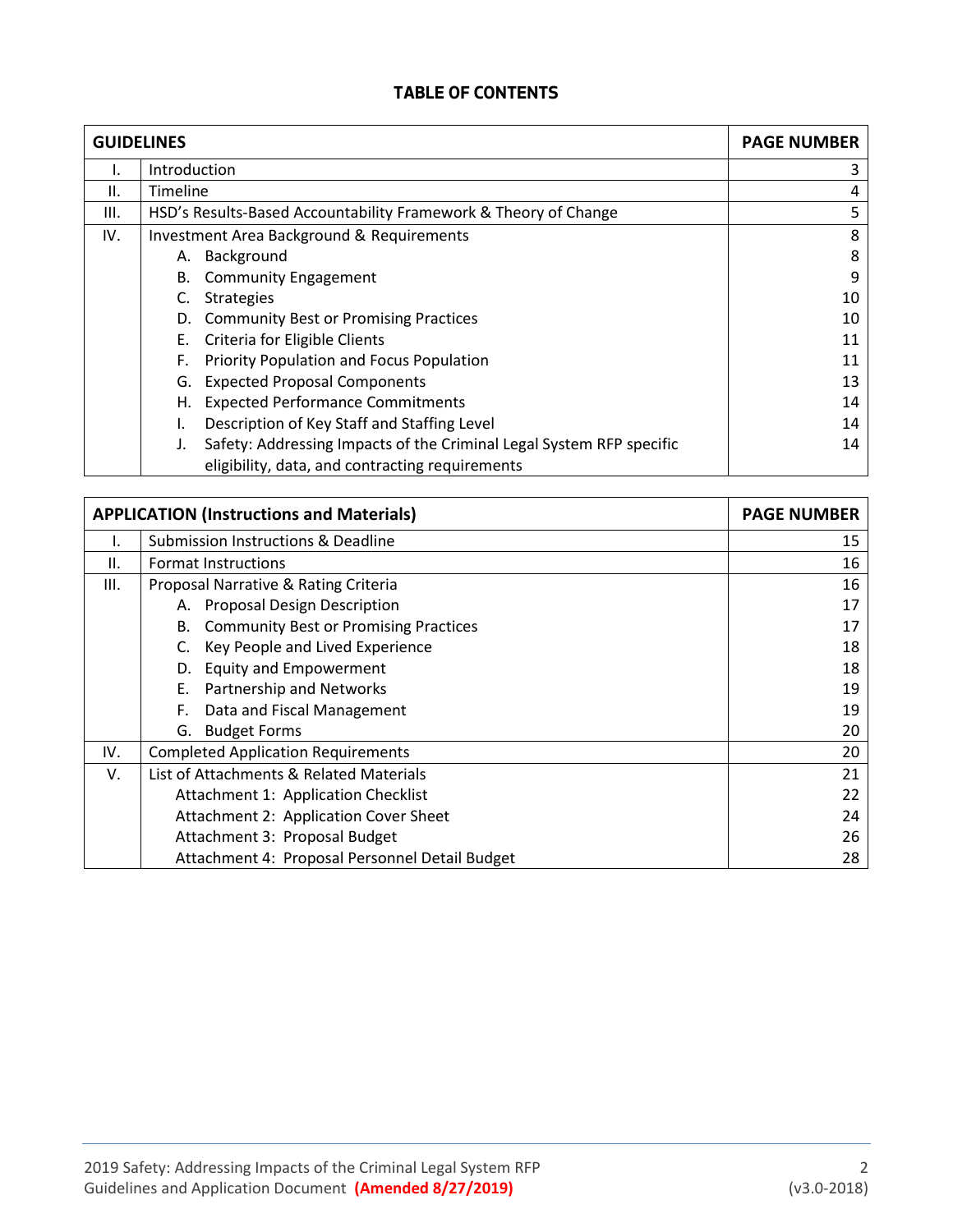

## **2019 Safety: Addressing Impacts of the Criminal Legal System Request for Proposal**

## **GUIDELINES**

## **I. Introduction**

The Youth and Family Empowerment (YFE) Division of the City of Seattle Human Services Department (HSD) is seeking applications from agencies interested in providing systems navigation and addressing trauma for 18 to 24-year-old people harmed by the criminal legal system in Seattle. This Request for Proposal (RFP) is competitive and open to any legally constituted entities that meet the standard HSD Agency Minimum Eligibility [Requirements](http://www.seattle.gov/humanservices/funding-and-reports/funding-opportunities) and the additional requirements outlined in Section IV of the Guidelines.

This Safety RFP is focused on people harmed by the criminal legal system in Seattle by investing in two strategies:

#### 1. **Systems Navigation**

Individuals and families harmed by the criminal legal system get their basic needs met. This RFP defines a system as a structure that intersects with an individual's or family's ability to fully live their lives.

#### 2. **Trauma Intervention**

Individuals, families, and communities (of shared identity, culture, ethnicity, socioeconomic status, or experience) address the harm caused by the criminal legal system. This RFP defines trauma as the result of an experienced event that has lasting, adverse effects on individual, familial, and community wellbeing.

Applicants must address both strategies. We will accept proposals submitted by one group or one agency. We will also accept collective proposals submitted by two or more groups and/or agencies. Collective proposals must identify a lead agency or group. If selected for funding, HSD will contract with the lead agency or group. The lead agency or group will need to meet the requirements found on [HSD's Funding Opportunities webpage](http://www.seattle.gov/humanservices/funding-and-reports/funding-opportunities) and the additional requirements outlined in Section IV of the Guidelines.

All funded applicants will be required to participate in a data and learning cohort that will meet regularly. This cohort will:

- review data metrics and develop measuring tools in the first quarter of 2020 for annual contracts beginning with the first year (2020);
- develop partnerships and share resources to support community best and promising practices; and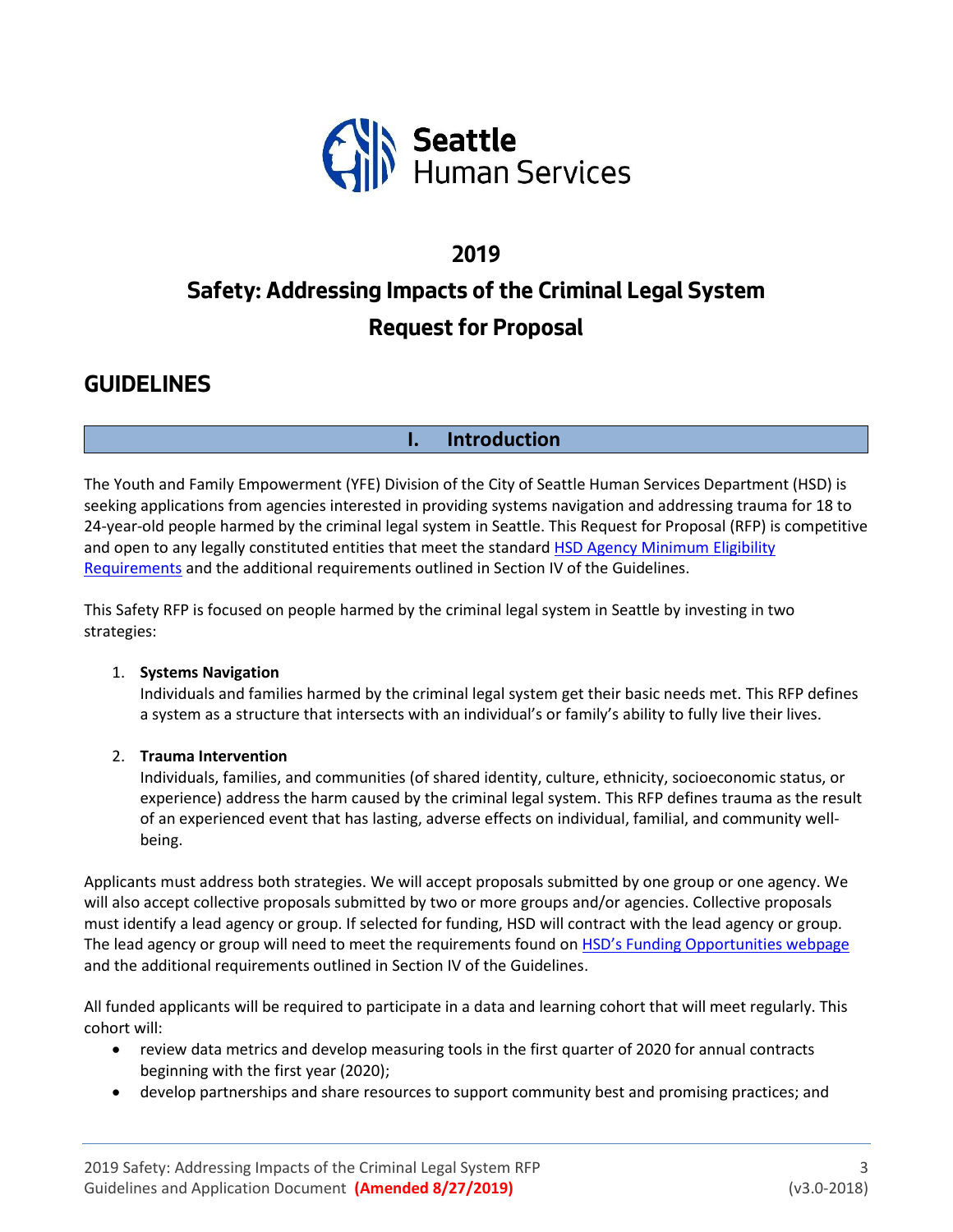identify lessons learned that will inform subsequent contract years.

Approximately \$4,404,686 is available through this RFP from the following source:

| <b>Fund Source</b> | <b>RFP Amount</b> |
|--------------------|-------------------|
| HSD General Fund   | \$4,404,686       |
| Total              | \$4,404,686       |

HSD intends to fund a maximum of 25 proposals. Initial awards will be made for the period of January 1, 2020 to December 31, 2020. While it is the City's intention to renew agreements resulting from this funding opportunity on an annual basis through the 2023 calendar year, future funding will be contingent upon performance and funding availability.

HSD seeks to contract with a diverse group to help ensure the result of HSD's Safety investment is that people harmed by the criminal legal system in Seattle live their lives fully without further harm.

All materials and updates to the RFP are available on HSD's [Funding Opportunities webpage.](http://www.seattle.gov/humanservices/funding-and-reports/funding-opportunities) HSD will not provide individual notice of changes, and applicants are responsible for regularly checking the webpage for any updates, clarifications, or amendments.

HSD will have no responsibility or obligation to pay any costs incurred by any applicant in preparing a response to this funding opportunity or in complying with any subsequent request by HSD for information or participation throughout the evaluation and selection process.

If you have any questions about the Safety RFP, please contact:

Leslea Bowling via email at [Leslea.Bowling@seattle.gov](mailto:Leslea.Bowling@seattle.gov) or (206) 684-0520.

## **II. Timeline**

#### **HSD reserves the right to change any dates in the RFP timeline.**

| <b>Funding Opportunity Released</b>                  | Friday, May 10, 2019                               |
|------------------------------------------------------|----------------------------------------------------|
| <b>Information Session #1</b>                        | Tuesday, May 14, 2019                              |
|                                                      | $2:00$ p.m. $-3:30$ p.m.                           |
| This information session will be done via webinar.   |                                                    |
| Either use the link or telephone number provided to  | Join webinar here or call (206) 386-1200 and enter |
| participate in the webinar. Link is preferred so you | 1604017# as the conference ID.                     |
| can see the presentation.                            |                                                    |
| <b>Information Session #2</b>                        | Thursday, May 16, 2019                             |
|                                                      | 3:00 p.m. $-$ 4:30 p.m.                            |
|                                                      |                                                    |
| RSVP for Information Session #2 and request          | Douglass-Truth Library, Meeting Room               |
| accommodation (if needed) to: Nasrin Afrouz at       | 2300 East Yesler Way                               |
| Nasrin.Afrouz@seattle.gov                            | Seattle, WA 98122                                  |
| <b>Help Sessions</b>                                 | Monday, May 20, 2019 - Friday, June 7, 2019        |
| Last Day to Submit Questions                         | Friday, May 31, 2019 by 12:00 p.m. (noon)          |
| <b>Application Deadline</b>                          | Thursday, June 13, 2019 by 12:00 p.m. (noon)       |
| Site Visits, as applicable                           | Monday, July 15, 2019 - Tuesday, July 16, 2019     |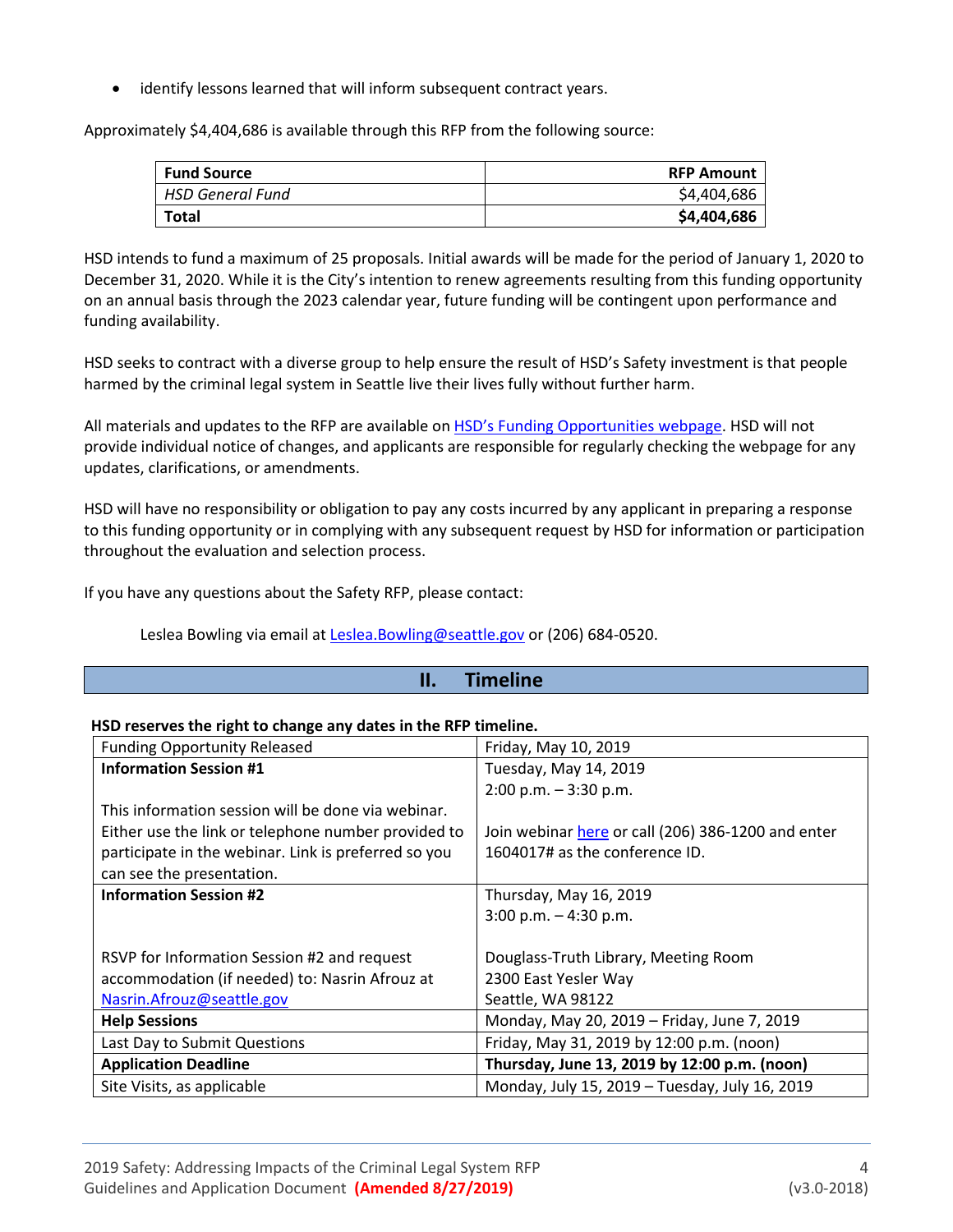| Interviews, as applicable         | Monday, July 15, 2019 - Tuesday, July 16, 2019  |  |  |
|-----------------------------------|-------------------------------------------------|--|--|
| <b>Planned Award Notification</b> | Tuesday, August 27, 2019 DELAYED - please check |  |  |
|                                   | back frequently for updates.                    |  |  |
|                                   | Thursday, September 5, 2019                     |  |  |
| <b>Contract Start Date</b>        | Wednesday, January 1, 2020                      |  |  |

#### **Help Sessions**

HSD is partnering with Equitable Development, LLC to provide optional help sessions intended for grassroots, community-based organizations to receive additional support as they develop their proposals.

Equitable Development, LLC will assist by clarifying application and budget questions, thinking through proposal development ideas together, and reviewing proposal drafts. **Equitable Development, LLC will not write proposals for applicants. Additional technical assistance beyond these areas will not be provided.**

Applicant help sessions will be scheduled by appointment on a first come, first served basis between May 20, 2019 and June 7, 2019. Help sessions can be provided via email, by phone, or in-person. In-person locations are ADA accessible.

Applicants are strongly encouraged to schedule help session appointments as early as possible. A high volume of requests close to the application deadline will result in limited availability. Should availability become limited, priority will be given to organizations led by the focus populations. To schedule your help session appointment, contact Equitable Development, LLC a[t wtali@eqsdev.com](mailto:wtali@eqsdev.com) using the subject line: "Requesting Help Session for Safety RFP."

#### **III. HSD's Results-Based Accountability Framework & Theory of Change**

HSD developed a results-driven investment strategy modeled after Results Based Accountability (RBA)<sup>1</sup>. RBA moves HSD from ideas to action and helps ensure the department's work is making a real difference in the lives of vulnerable people. This framework also helps ensure HSD is a highly functional, accountable organization that is leading the way toward addressing community disparities.

The RBA Framework helps HSD to:

- ➢ **DEFINE** results for the department's investments
- ➢ **ALIGN** the department's financial resources to the results
- ➢ **EVALUATE** result progress to ensure return on investment

HSD developed a **Theory of Change** for funding processes to ensure data informs our investments – particularly around addressing disparities – and shows the logical link between the desired results, indicators of success, racial equity goals based on disparity data, strategies for achieving the desired results, and performance measures.

In 2018, HSD, as directed by [Ordinance 125474,](https://seattle.legistar.com/View.ashx?M=F&ID=5695995&GUID=30B3D03D-870E-4283-8341-F6AE4D046BF0) will begin identifying gender disparity data and including gender equity goals in future funding processes. See below for the Theory of Change that informs this funding process. All investments resulting from this funding opportunity will demonstrate alignment with HSD's Theory of Change towards achieving the desired result of **all people in Seattle are free from violence**.

<sup>&</sup>lt;sup>1</sup> Friedman, M. (2005) Trying Hard Is Not Good Enough: How to Produce Measurable Improvements for Customers and Communities: FPSI Publishing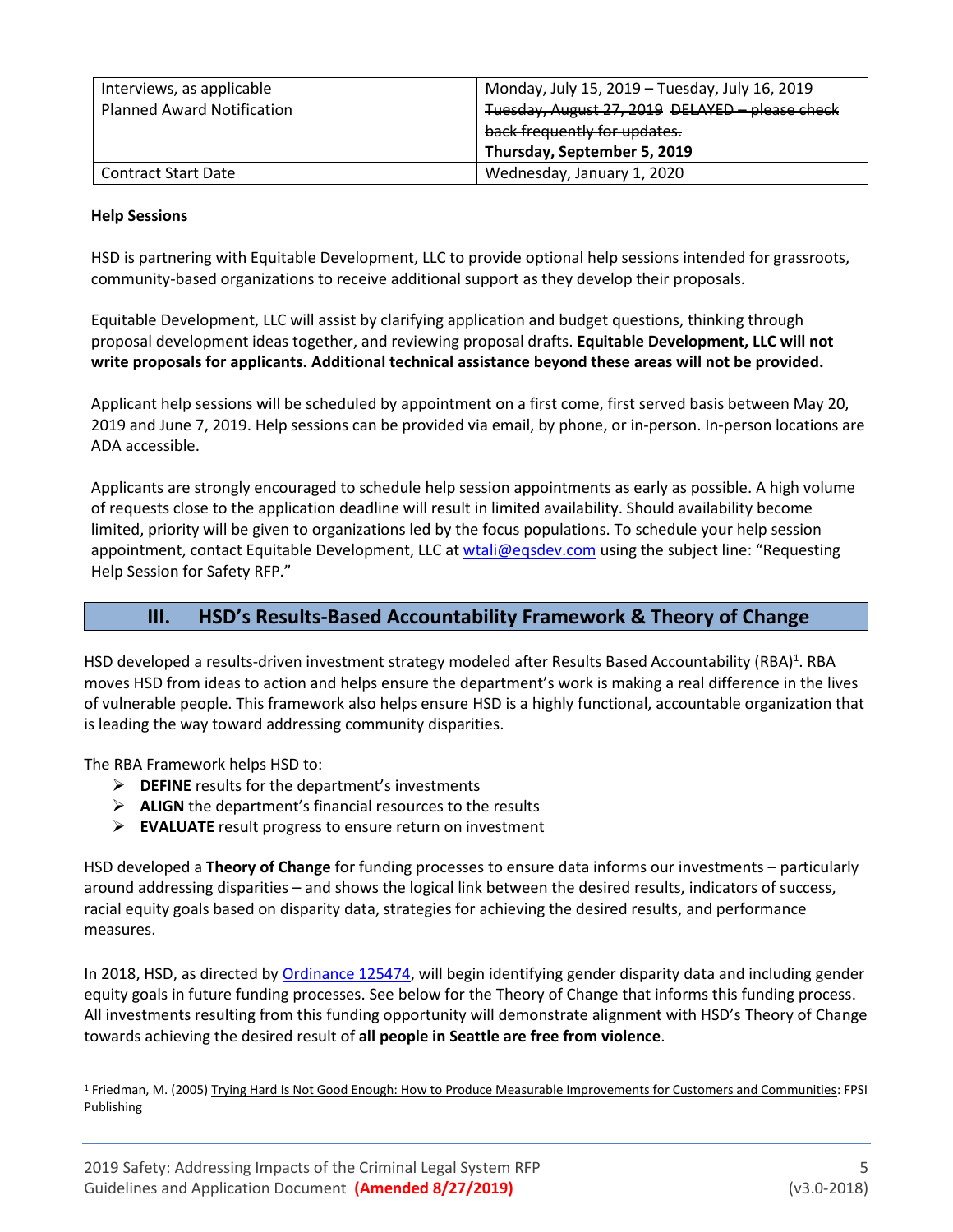|                                                              | Theory of Change for 2019 Safety: Addressing Impacts of the Criminal Legal System RFP                                                             |                                                                                                                                                                                                                                                                                                                                                                                                                                                                                                                                                                                                                                                                                                                                                                                                                      |  |  |
|--------------------------------------------------------------|---------------------------------------------------------------------------------------------------------------------------------------------------|----------------------------------------------------------------------------------------------------------------------------------------------------------------------------------------------------------------------------------------------------------------------------------------------------------------------------------------------------------------------------------------------------------------------------------------------------------------------------------------------------------------------------------------------------------------------------------------------------------------------------------------------------------------------------------------------------------------------------------------------------------------------------------------------------------------------|--|--|
|                                                              | <b>HSD Population</b><br><b>Priority Population</b><br>Who we want to impact<br><b>Desired Result</b><br>What we want to achieve in the community | HSD population:<br>714,000 Seattle residents<br>Investment specific population:<br>People harmed by the criminal legal system in Seattle.<br>Priority population:<br>18 to 24-year-old people harmed by the criminal legal system in<br>Seattle.<br><b>HSD Result:</b><br>All people in Seattle are free from violence.<br>Investment specific result:                                                                                                                                                                                                                                                                                                                                                                                                                                                               |  |  |
| Accountability<br>Population                                 | Indicator<br>How we know if the desired result was<br>achieved. Describes the well-being of the<br>population.                                    | People harmed by the criminal legal system in Seattle live their<br>lives fully without further harm.<br><b>HSD indicators:</b><br>% of youth ages 10 to 17 years old with offenses referred and<br>filed<br>% of people experiencing poverty in Seattle<br>$\bullet$<br>Investment specific indicators:<br># of people ages 11 and older with felony offenses referred<br>to King County Prosecuting Attorney's Office (KCPAO) from<br>the Seattle Police Department (SPD). <sup>2</sup><br>o Ten (10) 11 to 17-year old people with felony offenses<br>referred to the KCPAO from SPD and recommended to be<br>charged as adults<br>○ 548 18 to 24-year old people with felony offenses<br>referred to KCPAO from SPD<br>$\circ$ 3,447 people ages 25 and older with felony offenses<br>referred to KCPAO from SPD |  |  |
| <u>ility</u><br><b>Population Accountab</b><br>Racial Equity | <b>Racial Disparity Indicator Data</b><br>Data depicting socioeconomic disparities<br>and disproportionality between race/ethnic<br>populations.  | HSD racial disparity indicator data:<br>% of youth ages 10 to 17 years old who disproportionately<br>have offenses referred and filed<br>3% referred are American Indian/Alaska Native<br>4% filed are American Indian/Alaska Native<br>$\circ$<br>41% referred are Black/African American<br>$\circ$<br>55% filed are Black/African American<br>$\circ$<br>13% referred are Hispanic/Latino<br>$\circ$<br>12 % filed are Hispanic/Latino<br>$\circ$<br>% of people from communities of color who experience<br>$\bullet$<br>poverty in Seattle <sup>3</sup><br>34% of American Indian/Alaska Native experience<br>$\circ$<br>poverty<br>34% of Black/African Americans experience poverty<br>$\circ$<br>20% of Hispanic/Latinos experience poverty<br>$\circ$                                                       |  |  |

<sup>2</sup> 2018 Felony referrals from SPD to King County Prosecuting Attorney's Office (KCPAO)

<sup>3</sup> U.S. Census Bureau, American Community Survey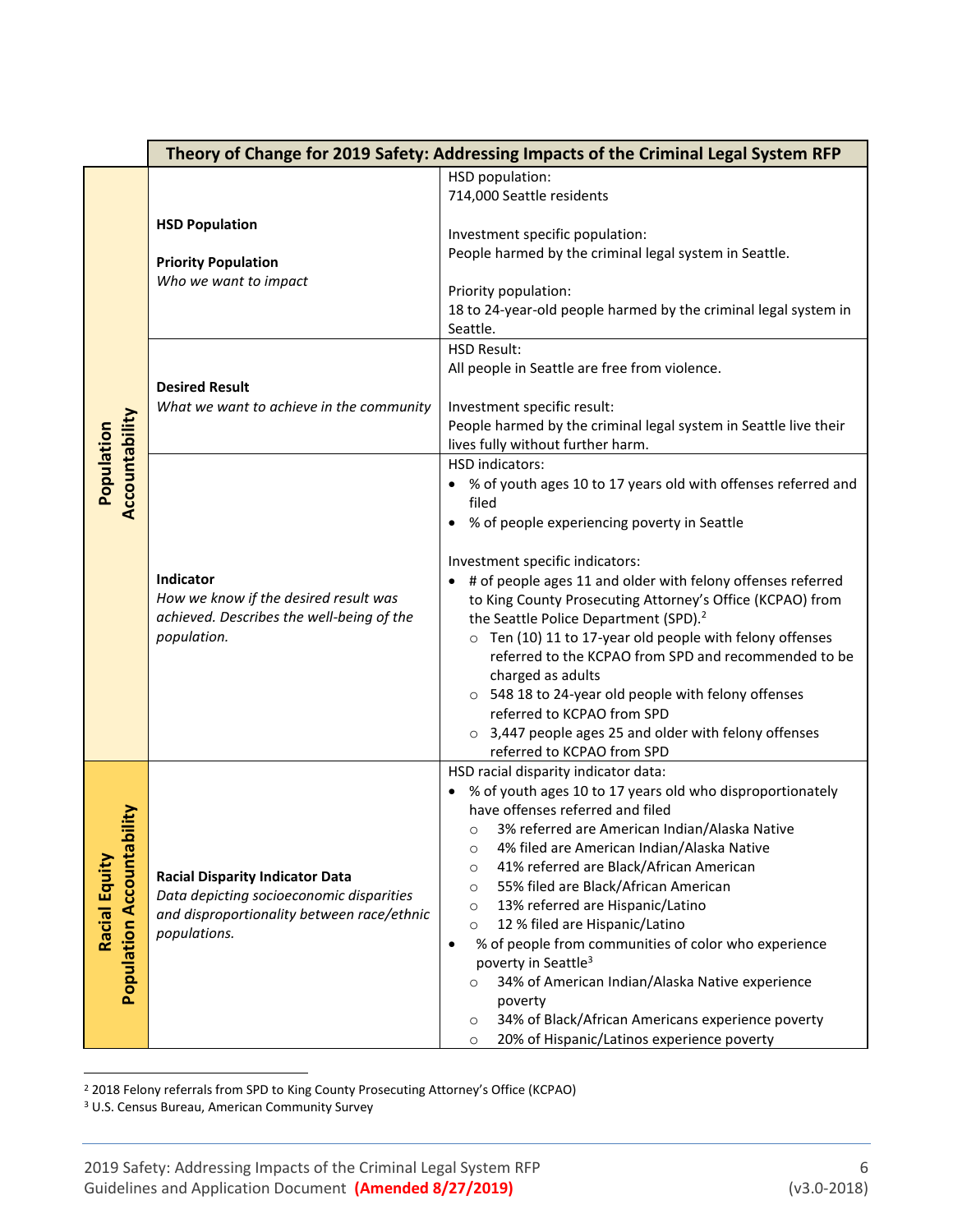|                            | <b>Focus Population</b><br>The race/ethnic groups within the priority<br>population who show the highest          | 25% of Native Hawaiian/Pacific Islanders experience<br>$\circ$<br>poverty<br>20% of Asians experience poverty<br>$\circ$<br>Investment specific racial disparity indicator data:<br>• # of people ages 11 and older with felony offenses who are<br>disproportionately referred to KCPAO from the SPD. <sup>4</sup><br>Of the 11 to 17-year-old individuals with felony offenses<br>$\circ$<br>referred to the KCPAO:<br>70% are male<br>٠<br>70% are Black/African American<br>٠<br>Of the 18 to 24-year-old individuals with felony offenses<br>$\circ$<br>referred to KCPAO:<br>75% are male<br>٠<br>24% are female<br>٠.<br>2% are American Indian/Alaska Native<br>$\blacksquare$<br>43% are Black/African American<br>٠<br>Of the individuals 25 years old and older with felony<br>$\circ$<br>offenses referred to the KCPAO:<br>84% are male<br>٠<br>15% are female<br>٠<br>2% are American Indian/Alaska Native<br>٠<br>34% are Black/African American<br>American Indian/Alaska Native/Indigenous<br>Black/African American/African Descent<br>Hispanic/Latinx/Indigenous |
|----------------------------|-------------------------------------------------------------------------------------------------------------------|-------------------------------------------------------------------------------------------------------------------------------------------------------------------------------------------------------------------------------------------------------------------------------------------------------------------------------------------------------------------------------------------------------------------------------------------------------------------------------------------------------------------------------------------------------------------------------------------------------------------------------------------------------------------------------------------------------------------------------------------------------------------------------------------------------------------------------------------------------------------------------------------------------------------------------------------------------------------------------------------------------------------------------------------------------------------------------------|
|                            | disparities.<br><b>Population-Level Racial Equity Goal</b><br>What we want to achieve in the focus<br>Population. | HSD result:<br>American Indian/Alaska Native/Indigenous, Black/African<br>American/African Descent, and Hispanic/Latinx/Indigenous<br>people in Seattle are free from systems of violence.<br>Investment specific result:<br>American Indian/Alaska Native/Indigenous, Black/African<br>American/African Descent, and Hispanic/Latinx/Indigenous<br>harmed by the criminal legal system in Seattle live their lives<br>fully without further harm.                                                                                                                                                                                                                                                                                                                                                                                                                                                                                                                                                                                                                                  |
| Accountability<br>Proposal | <b>Strategies</b><br>What works to improve the wellbeing of<br>the population.                                    | Applicants will provide both strategies:<br><b>Systems Navigation Strategy</b><br>Individuals and families harmed by the criminal legal system get<br>their basic needs met. This RFP defines a system as a structure<br>that intersects with an individual's or family's ability to fully live<br>their lives. Examples of systems include, but are not limited to:<br>Criminal legal<br>Education<br>$\bullet$<br>Housing<br>Health (both physical and behavioral)<br>Employment<br><b>Emergency response</b><br>Child welfare<br>Finance                                                                                                                                                                                                                                                                                                                                                                                                                                                                                                                                         |

<sup>4</sup> 2018 Felony referrals from SPD to King County Prosecuting Attorney's Office (KCPAO)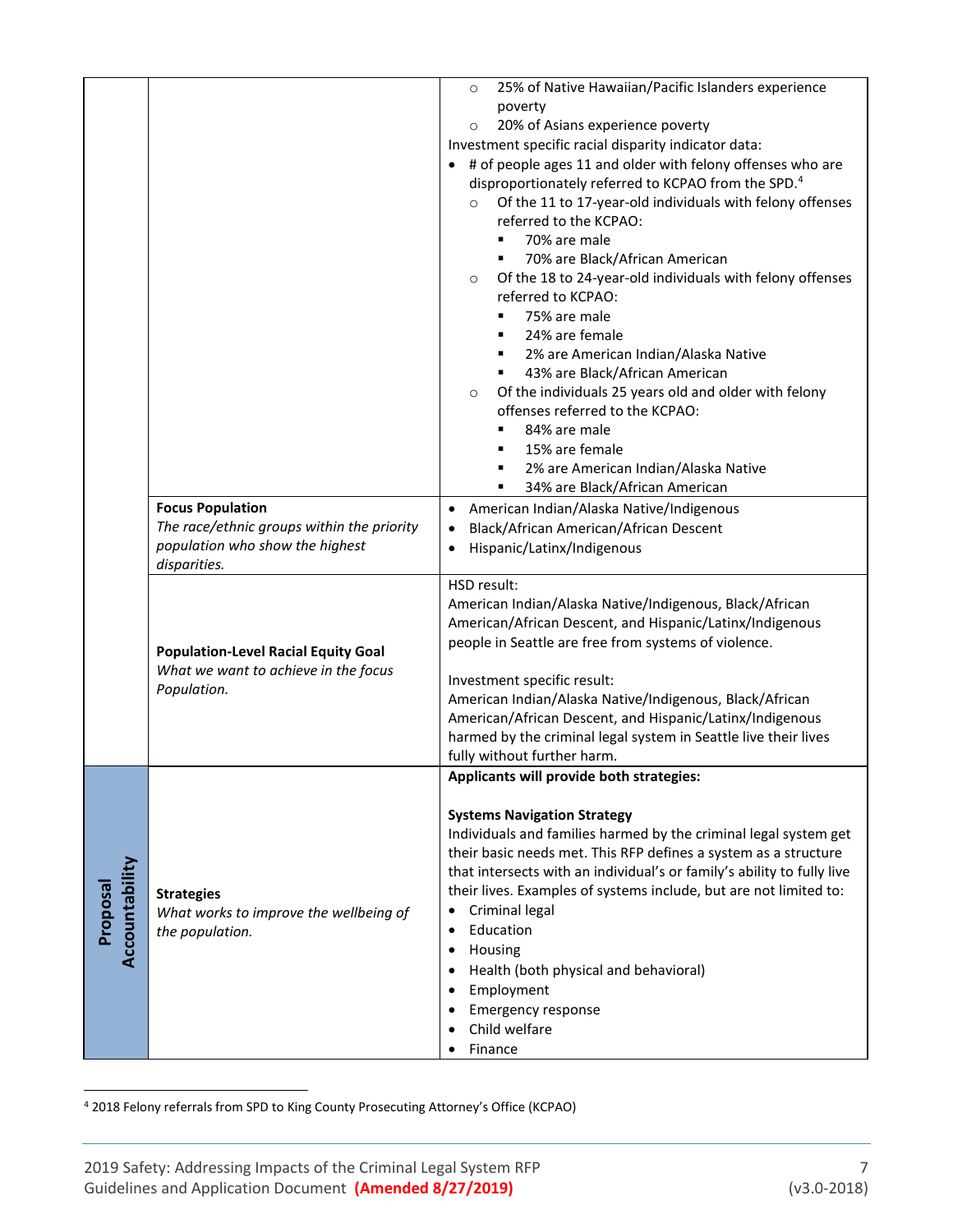|                                                                                                                                 | and                                                                                                                                                                                                                                                                                                                                                                                                                                                                                                                                                                                                                                                                                                                                                                                                                                                                                                                                                                                             |
|---------------------------------------------------------------------------------------------------------------------------------|-------------------------------------------------------------------------------------------------------------------------------------------------------------------------------------------------------------------------------------------------------------------------------------------------------------------------------------------------------------------------------------------------------------------------------------------------------------------------------------------------------------------------------------------------------------------------------------------------------------------------------------------------------------------------------------------------------------------------------------------------------------------------------------------------------------------------------------------------------------------------------------------------------------------------------------------------------------------------------------------------|
|                                                                                                                                 | <b>Trauma Intervention Strategy</b><br>Individuals, families, and communities (of shared identity,<br>culture, ethnicity, socioeconomic status, or experience) address<br>the harm caused by the criminal legal system. This RFP defines<br>trauma as the result of an experienced event that has lasting<br>adverse effects on individual, familial, and community well-<br>being.                                                                                                                                                                                                                                                                                                                                                                                                                                                                                                                                                                                                             |
|                                                                                                                                 | Quantity:<br>• # of people harmed by the criminal legal system who engage<br>in systems navigation<br># of people harmed by the criminal legal system who engage<br>$\bullet$<br>in trauma intervention                                                                                                                                                                                                                                                                                                                                                                                                                                                                                                                                                                                                                                                                                                                                                                                         |
| <b>Performance Measure</b><br>How well a proposal, agency, or service is<br>doing.                                              | Quality:<br>Ratio of key staff to people engaged in systems navigation<br>Ratio of key staff to people engaged in trauma intervention                                                                                                                                                                                                                                                                                                                                                                                                                                                                                                                                                                                                                                                                                                                                                                                                                                                           |
|                                                                                                                                 | Impact:<br>% of the people harmed by the criminal legal system who<br>engage in systems navigation reporting basic needs are met<br>% of the people harmed by the criminal legal system who<br>engage in trauma intervention reporting trauma is addressed                                                                                                                                                                                                                                                                                                                                                                                                                                                                                                                                                                                                                                                                                                                                      |
| <b>Racial Equity Performance Measures</b><br>How well a proposal, agency, or service is<br>doing to address racial disparities. | % of American Indian/Alaska Native/Indigenous people<br>$\bullet$<br>harmed by the criminal legal system who engage in systems<br>navigation reporting basic needs are met<br>% of Black/African American/African descent people harmed<br>by the criminal legal system who engage in systems<br>navigation reporting basic needs are met<br>% of Hispanic/Latinx/Indigenous people harmed by the<br>criminal legal system who engage in systems navigation<br>reporting basic needs are met<br>% of American Indian/Alaska Native/Indigenous people<br>harmed by the criminal legal system who engage in trauma<br>intervention reporting trauma is addressed<br>% of Black/African American/African descent people harmed<br>$\bullet$<br>by the criminal legal system who engage in trauma<br>intervention reporting trauma is addressed<br>% of Hispanic/Latinx/Indigenous people harmed by the<br>criminal legal system who engage in trauma intervention<br>reporting trauma is addressed |

## **IV. Investment Area Background & Requirements**

#### **A. Background**

Centuries of institutional and structural racism, systemic oppression, and enforced policies, laws, and practices, provides the context for this investment area. The impact and lasting effects of these systems throughout history directly connects to the focus populations named in this RFP. There are 500 marked years of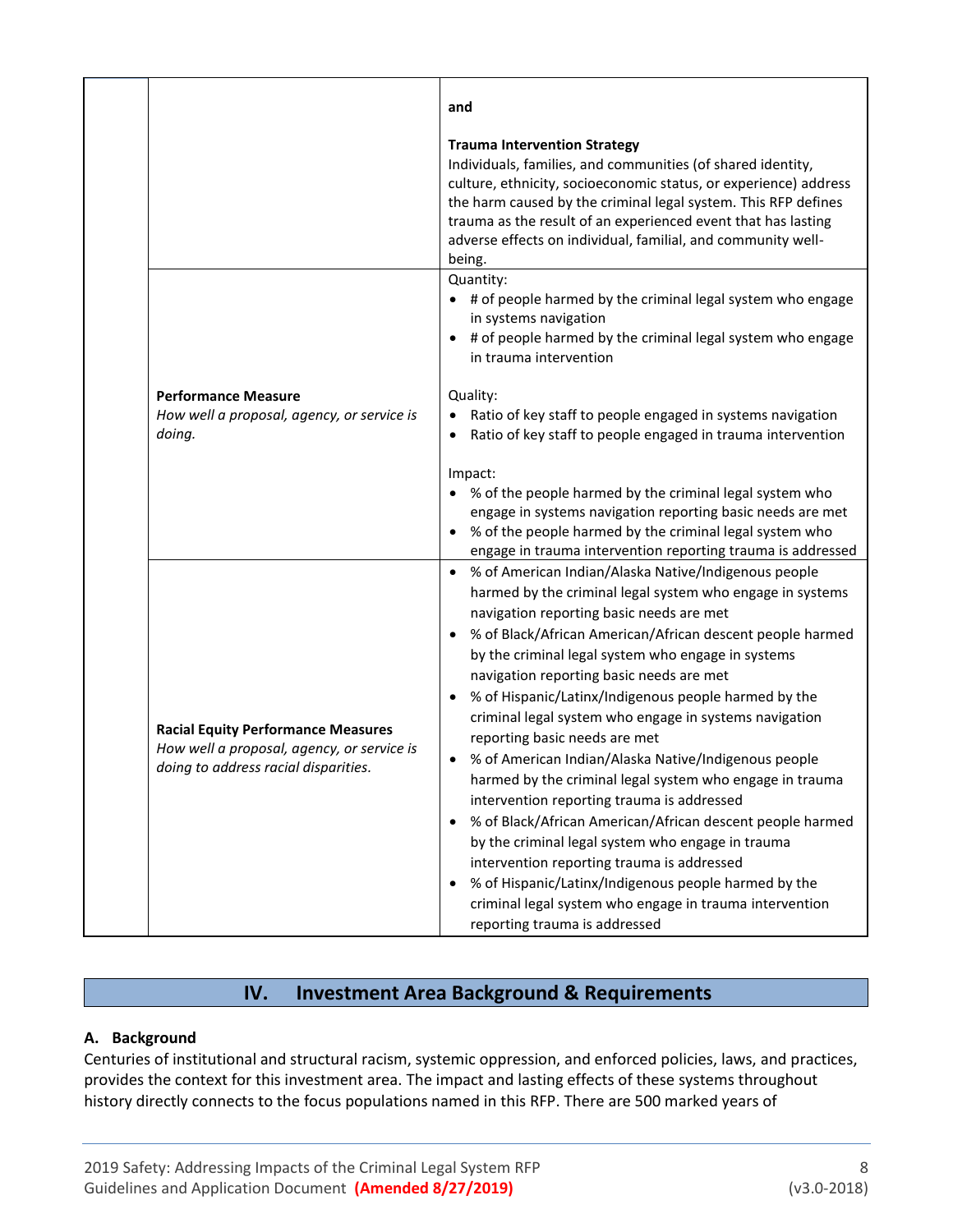colonialization and genocide of American Indian, Alaska Native, and Indigenous peoples. The enslavement of African descendants has a 400-year history in the United States. The 1848 Treaty of Guadalupe Hidalgo harmed Mexicans and Indigenous peoples though imperialism and nativism by redefining their nation state. In 1865, the United States Congress ratified the 13<sup>th</sup> Amendment declaring slavery unconstitutional "except as punishment for a crime whereof the party shall have been duly convicted."

The United States has the largest prison population in the world. The history of systemic violence on American Indian/Alaska Native/Indigenous, Black/African American/African Descent and Hispanic/Latinx/Indigenous communities is reflected in incarceration rates.<sup>5</sup> The Prison Policy Initiative reports that American Indians, Blacks, and Hispanics are overrepresented in prisons and jail both nationally and in Washington state.<sup>6</sup> The Sentencing Project and Task Force on Race and the Criminal Justice System name policies and practices and bias as causes for racial disparity within the criminal legal system.<sup>7,8</sup> This Safety RFP seeks to address the impacts of the criminal legal system and is aligned with current local legislation and assessments, such as:

- The Washington State Supreme Court ruled the death penalty as unconstitutional and racially biased in 2018. 9
- The King County Executive issued an Executive Order in 2017 to place the juvenile detention system under the direction of Public Health – Seattle & King County.<sup>10</sup>
- Seattle City Council adopted Resolution 31614 in 2015 endorsing a vision for the City of Seattle to become a city with zero use of detention for youth.<sup>11</sup>
- Seattle City Council adopted Resolution 31637 in 2015 recognizing the obstacles faced by previously incarcerated individuals and establishing a Prisoner and Community Corrections Re-entry Work Group. 12 The Seattle Office for Civil Rights published the work group's final report in 2018.<sup>13</sup>
- HSD published the Seattle Youth Violence Prevention Needs Assessment in 2015. The needs assessment highlighted unmet needs and opportunities to address gaps and alignment. The gaps identified in the assessment included:
	- o Domestic violence involving youth and family members
	- $\circ$  Services for 18 24-year-old people<sup>14</sup>
- **B. Community Engagement**

<sup>7</sup> http://www.sentencingproject.org/publications/color-of-justice-racial-and-ethnic-disparity-in-state-prisons/

<sup>12</sup> [http://seattle.legistar.com/ViewReport.ashx?M=R&N=Master&GID=393&ID=2524640&GUID=BA19386C-7D77-4D87-B459-](http://seattle.legistar.com/ViewReport.ashx?M=R&N=Master&GID=393&ID=2524640&GUID=BA19386C-7D77-4D87-B459-C5526E0F727F&Extra=WithText&Title=Legislation+Details+(With+Text)) [C5526E0F727F&Extra=WithText&Title=Legislation+Details+\(With+Text\)](http://seattle.legistar.com/ViewReport.ashx?M=R&N=Master&GID=393&ID=2524640&GUID=BA19386C-7D77-4D87-B459-C5526E0F727F&Extra=WithText&Title=Legislation+Details+(With+Text))

<sup>5</sup> http://www.sentencingproject.org/publications/color-of-justice-racial-and-ethnic-disparity-in-state-prisons/

<sup>6</sup> https://www.prisonpolicy.org/reports/rates.html

<sup>8</sup> https://digital.law.washington.edu/dspace-law/bitstream/handle/1773.1/1101/87WLR001.pdf?sequence=1

<sup>9</sup> <https://www.courts.wa.gov/opinions/pdf/880867.pdf>

 $10$ 

[https://www.kingcounty.gov/~/media/elected/executive/constantine/news/documents/Executive\\_Order\\_JJS82EO.ashx?la=enhttps://w](https://www.kingcounty.gov/~/media/elected/executive/constantine/news/documents/Executive_Order_JJS82EO.ashx?la=enhttps://www.kingcounty.gov/~/media/elected/executive/constantine/news/documents/Executive_Order_JJS82EO.ashx?la=en) [ww.kingcounty.gov/~/media/elected/executive/constantine/news/documents/Executive\\_Order\\_JJS82EO.ashx?la=en](https://www.kingcounty.gov/~/media/elected/executive/constantine/news/documents/Executive_Order_JJS82EO.ashx?la=enhttps://www.kingcounty.gov/~/media/elected/executive/constantine/news/documents/Executive_Order_JJS82EO.ashx?la=en)

<sup>11</sup> [https://seattle.legistar.com/ViewReport.ashx?M=R&N=Master&GID=393&ID=2458519&GUID=93E5F1D7-42A7-4899-BB78-](https://seattle.legistar.com/ViewReport.ashx?M=R&N=Master&GID=393&ID=2458519&GUID=93E5F1D7-42A7-4899-BB78-03150F043416&Extra=WithText&Title=Legislation+Details+(With+Text)) [03150F043416&Extra=WithText&Title=Legislation+Details+\(With+Text\)](https://seattle.legistar.com/ViewReport.ashx?M=R&N=Master&GID=393&ID=2458519&GUID=93E5F1D7-42A7-4899-BB78-03150F043416&Extra=WithText&Title=Legislation+Details+(With+Text))

<sup>13</sup> <http://www.seattle.gov/Documents/Departments/CivilRights/Reentry%20Workgroup%20Final%20Report.pdf>

<sup>&</sup>lt;sup>14</sup> [http://www.seattle.gov/Documents/Departments/HumanServices/Reports/Final\\_SYPVI\\_NeedsAssessment.pdf](http://www.seattle.gov/Documents/Departments/HumanServices/Reports/Final_SYPVI_NeedsAssessment.pdf)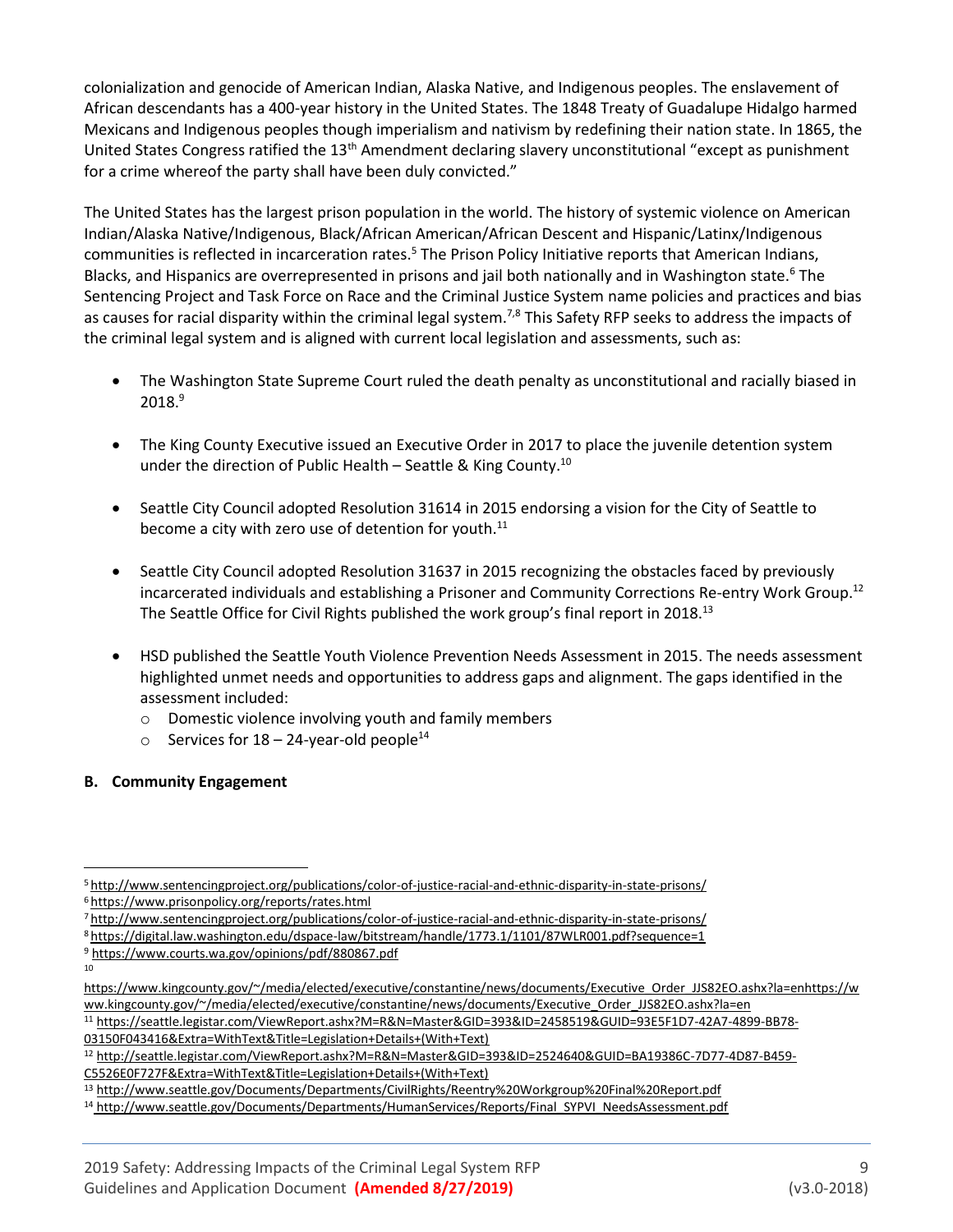In 2017 HSD used a learning circle model that focused on underrepresented communities to engage the community. There were 10 learning circles with youth, young adults, teachers, parents, grandparents, and families. Over 125 individuals participated in the learning circles.

In 2018 a co-design process provided HSD with the opportunity to expand on the breadth of information captured during the 2017 community engagement process.

The co-design consisted of 18 small-group discussions held throughout the City of Seattle. An estimated 140 individuals participated in the sessions with 12 individuals attending more than one session. An online survey was completed by 58 anonymous individuals. A closing session formally ended the co-design process sharing key themes identified from the process. HSD released the report on the 2018 Co-Design in 2019.<sup>15</sup>

#### **C. Strategies**

This Safety RFP invests in the following two strategies for people harmed by the criminal legal system in Seattle:

#### 1. **Systems Navigation**

Individuals and families harmed by the criminal legal system get their basic needs met. This RFP defines a system as a structure that intersects with an individual's or family's ability to fully live their lives.

#### 2. **Trauma Intervention**

Individuals, families, and communities (of shared identity, culture, ethnicity, socioeconomic status, or experience) address the harm caused by the criminal legal system. This RFP defines trauma as the result of an experienced event that has lasting adverse effects on individual, familial, and community wellbeing.

#### **D. Community Best or Promising Practices**

The following community best or promising practices were identified through the community engagement, codesign, and a literature review:

- 1. Public health approaches
- 2. Asset-based approaches
- 3. Trauma-informed approaches
- 4. Community-based crisis response
- 5. Place-based approaches
- 6. Social justice frameworks
- 7. Popular education models
- 8. Shared decision-making models
- 9. Empowerment approaches
- 10. Holistic frameworks that include historical oppression, resilience, and transcendence
- 11. Root cause analysis frameworks
- 12. Ecological models
- 13. Participant-led advocacy models
- 14. Collective impact models
- 15. Holistic approaches
- 16. Community development models
- 17. Multi- and inter-generational approaches
- 18. Community-based participatory research models

<sup>15</sup> <http://www.seattle.gov/Documents/Departments/HumanServices/Funding/safety/Report%20on%202018%20Co-Design.pdf>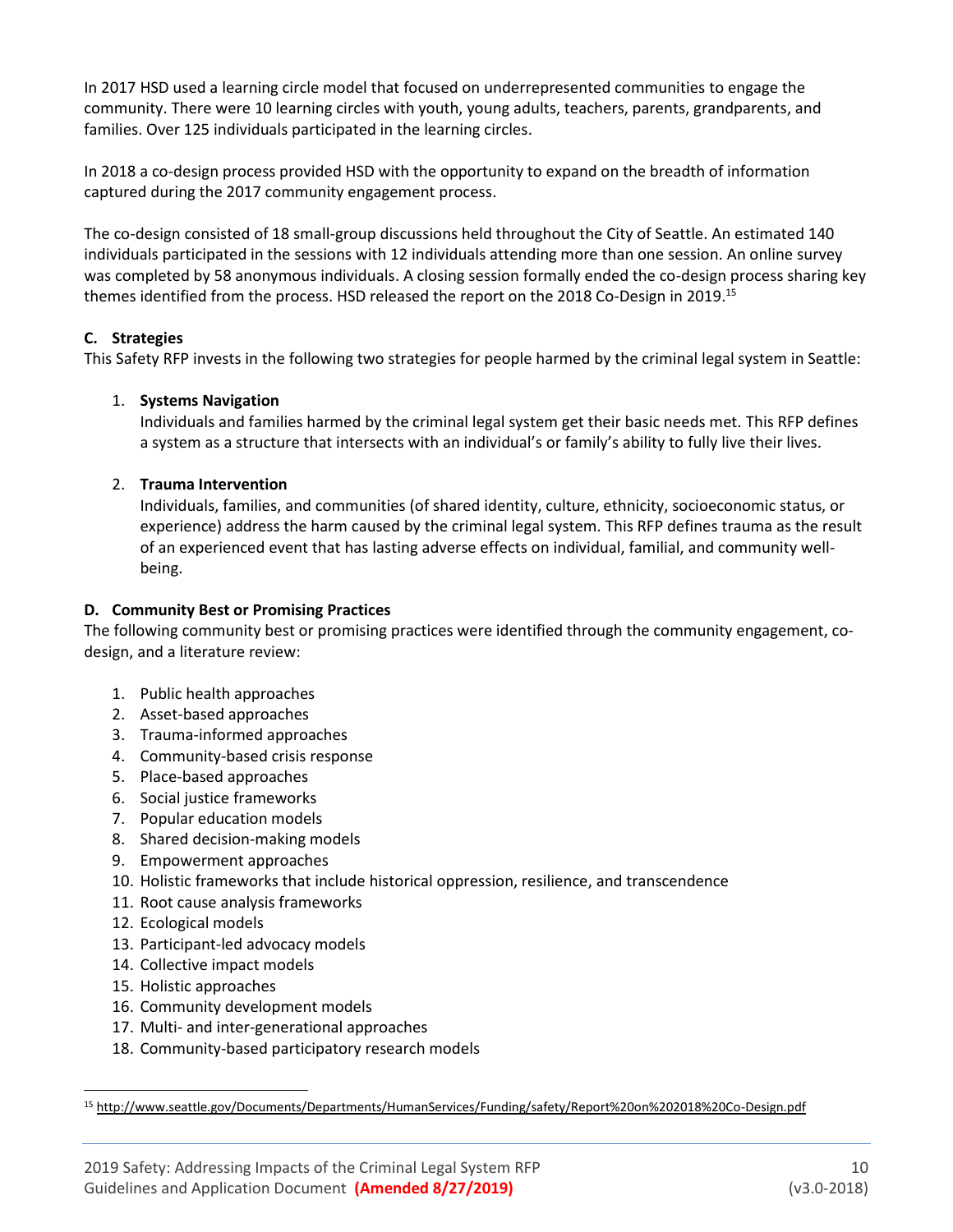#### 19. Spiritual based approaches

A theme from the community best or promising practices is the role and use of partners and networks. All funded applicants will be required to participate in a data and learning cohort that will meet regularly. This cohort will develop partnerships and share resources to support community best or promising practices implemented by funded applicants.

#### **E. Criteria for Eligible Clients**

People harmed by the criminal legal system in Seattle.

#### **F. Priority Population and Focus Population**

#### 1. **Priority Populations**

*Priority populations* are identified as a group (or groups) comprising a specific demographic (seniors, youth, families, etc.) or having a specific issue in common (homelessness, behavioral health, violence involved, etc.). The *priority population* for this investment opportunity is **18 to 24-year-old people harmed by the criminal legal system in Seattle.**

The investment specific indicator of felony offenses referred to the KCPAO from the SPD is not criteria for eligible clients for the RFP. Rather, this indicator is the best available data as:

- The Seattle Youth Violence Prevention Needs Assessment released by HSD identified gaps in services for young adults 18 to 24-years-old.<sup>16</sup>
- The Seattle Reentry Workgroup Final Report released by the Seattle Office for Civil Rights indicate the data collection practices of Seattle's criminal legal system result in:
	- o Unreliable and incomplete data to assess racial disproportionality.
	- $\circ$  Covering up the extent of racial disproportionality.<sup>17</sup>
- According to Public Health Seattle and King County, the firearm homicide rate from 2012-2016 was highest among young adults ages 18 to 24.<sup>18</sup>
- Racial disparities exist at every point in the criminal legal system. The over-representation of people of color at each point in the system is impacted by decisions and outcomes at various points. Garland, Spohn, and Wodahl use a "method of calculating the amount of racial disproportionality in prisons that is explained by arrest rates."<sup>19</sup>

#### 2. **Focus Populations**

19

*Focus populations* are identified as specific racial or ethnic groups within the priority population and with data showing the highest disparities in the investment area. Given the most recent data, *focus populations* for this investment opportunity are individuals, families and communities who identify as:

- American Indian/Alaska Native/Indigenous
- Black/African American/African Descent

<sup>17</sup> <https://www.seattle.gov/Documents/Departments/CivilRights/Reentry%20Workgroup%20Final%20Report.pdf>

<sup>18</sup> <http://depts.washington.edu/hiprc/suicide/firearms/> ;

[https://www.researchgate.net/profile/Cassia\\_Spohn/publication/228434017\\_Racial\\_Disproportionality\\_in\\_the\\_American\\_Prison\\_Popula](https://www.researchgate.net/profile/Cassia_Spohn/publication/228434017_Racial_Disproportionality_in_the_American_Prison_Population_Using_the_Blumstein_Method_to_Address_the_Critical_Race_and_Justice_Issue_of_the_21st_Century/links/53f6741b0cf22be01c439ed8/Racial-Disproportionality-in-the-American-Prison-Population-Using-the-Blumstein-Method-to-Address-the-Critical-Race-and-Justice-Issue-of-the-21st-Century.pdf?origin=publication_detail) [tion\\_Using\\_the\\_Blumstein\\_Method\\_to\\_Address\\_the\\_Critical\\_Race\\_and\\_Justice\\_Issue\\_of\\_the\\_21st\\_Century/links/53f6741b0cf22be01c4](https://www.researchgate.net/profile/Cassia_Spohn/publication/228434017_Racial_Disproportionality_in_the_American_Prison_Population_Using_the_Blumstein_Method_to_Address_the_Critical_Race_and_Justice_Issue_of_the_21st_Century/links/53f6741b0cf22be01c439ed8/Racial-Disproportionality-in-the-American-Prison-Population-Using-the-Blumstein-Method-to-Address-the-Critical-Race-and-Justice-Issue-of-the-21st-Century.pdf?origin=publication_detail) [39ed8/Racial-Disproportionality-in-the-American-Prison-Population-Using-the-Blumstein-Method-to-Address-the-Critical-Race-and-](https://www.researchgate.net/profile/Cassia_Spohn/publication/228434017_Racial_Disproportionality_in_the_American_Prison_Population_Using_the_Blumstein_Method_to_Address_the_Critical_Race_and_Justice_Issue_of_the_21st_Century/links/53f6741b0cf22be01c439ed8/Racial-Disproportionality-in-the-American-Prison-Population-Using-the-Blumstein-Method-to-Address-the-Critical-Race-and-Justice-Issue-of-the-21st-Century.pdf?origin=publication_detail)[Justice-Issue-of-the-21st-Century.pdf?origin=publication\\_detail](https://www.researchgate.net/profile/Cassia_Spohn/publication/228434017_Racial_Disproportionality_in_the_American_Prison_Population_Using_the_Blumstein_Method_to_Address_the_Critical_Race_and_Justice_Issue_of_the_21st_Century/links/53f6741b0cf22be01c439ed8/Racial-Disproportionality-in-the-American-Prison-Population-Using-the-Blumstein-Method-to-Address-the-Critical-Race-and-Justice-Issue-of-the-21st-Century.pdf?origin=publication_detail)

<sup>16</sup> [http://www.seattle.gov/Documents/Departments/HumanServices/Reports/Final\\_SYPVI\\_NeedsAssessment.pdf](http://www.seattle.gov/Documents/Departments/HumanServices/Reports/Final_SYPVI_NeedsAssessment.pdf)

[https://www.kingcounty.gov/depts/health/examiner/~/media/depts/health/medical-examiner/documents/King-County-Medical-](https://www.kingcounty.gov/depts/health/examiner/~/media/depts/health/medical-examiner/documents/King-County-Medical-Examiner-2017-Annual-Report.ashx)[Examiner-2017-Annual-Report.ashx](https://www.kingcounty.gov/depts/health/examiner/~/media/depts/health/medical-examiner/documents/King-County-Medical-Examiner-2017-Annual-Report.ashx)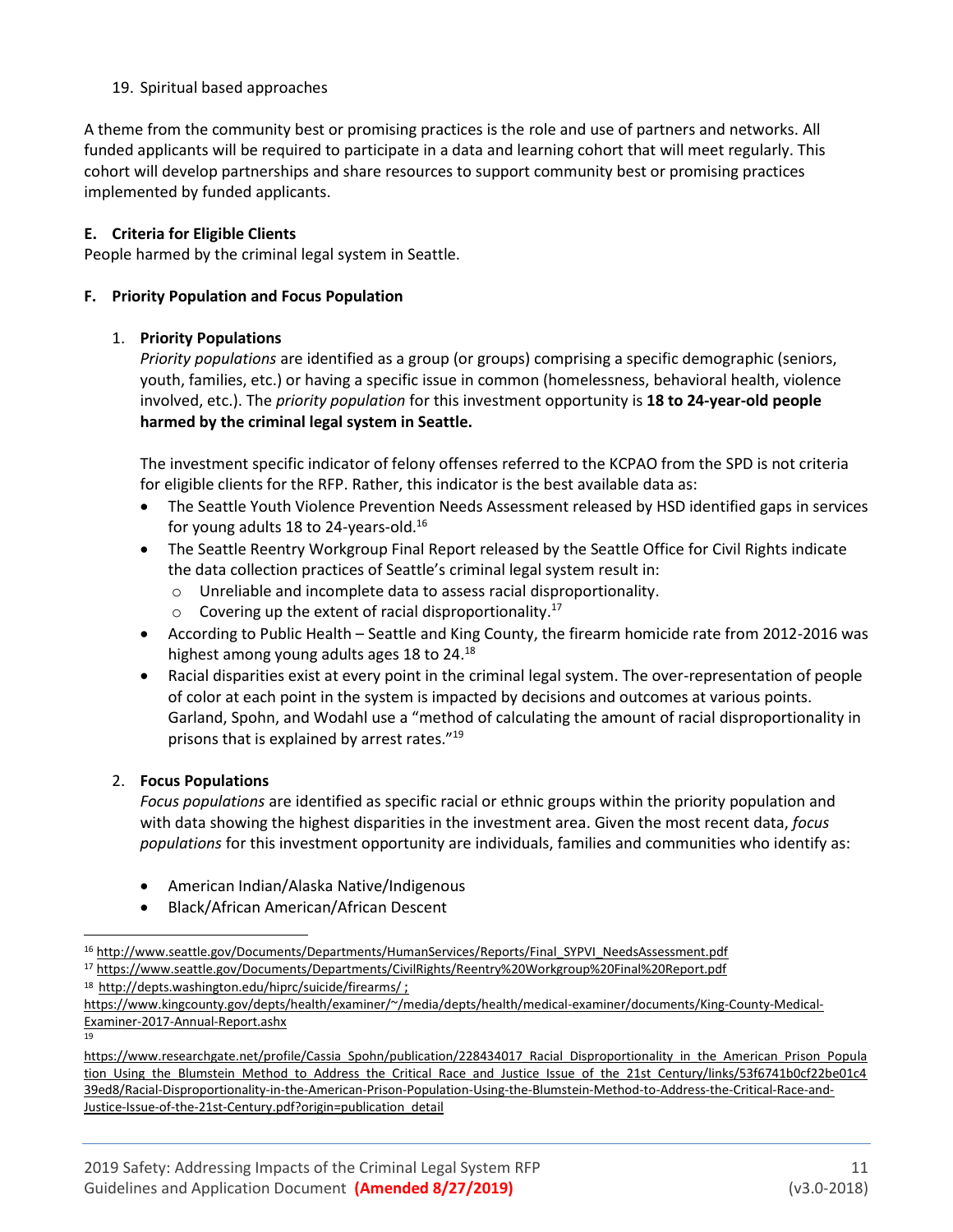• Hispanic/Latinx/Indigenous

According to the American Community Survey<sup>20</sup>, Seattle's population breakdown by race is:

- 0.5% American Indian/Alaska Native
- 7% Black/African American
- 6.6% Hispanic/Latino Ethnicity
- 0.4% Native Hawaiian and Other Pacific Islander
- 14.1% Asian
- 65.7% White

All age groups in the investment specific indicator data show a disproportionate number of American Indian/Alaska Native/Indigenous and Black/African American/African descent people harmed by the criminal legal system when compared to Seattle's population breakdown by race.

- American Indian/Alaska Native people make up 2% of the referrals to the KCPAO while comprising 0.5% of the total population. $21$
- Black/African American people make up 34-70% of referrals to the KCPAO from SPD while comprising 7% of the total population.  $22$

Public Health – Seattle and King County reports on firearm deaths among residents of King County and Seattle. While there is not enough local data to make comparisons, statewide, the homicide rate was three times higher among American Indian/Alaska Native residents when compared to the homicide rates for white residents.<sup>23</sup>

Public Health – Seattle and King County report that firearm homicide rates were significantly higher for black residents compared to other races.<sup>24</sup> This disparity has increased over time. The homicide rate was 15 times higher for black residents when compared to that of white residents in King County from 2012 to 2016, compared to seven times higher from 2006 to 2010.<sup>25</sup>

The Seattle Youth Violence Prevention Needs Assessment released by HSD shows that data is not available for Hispanics/Latinos. <sup>26</sup> The Seattle Police Department's "data system captures only four categories of race: White; Black/African American; Asian; and Native American."<sup>27</sup> The Seattle Reentry Workgroup Final Report released by the Seattle Office for Civil Rights indicates the data collection practices of Seattle's criminal legal system results in the "erasure of Latinx" people.<sup>28</sup>

<sup>&</sup>lt;sup>20</sup><https://www.seattle.gov/opcd/population-and-demographics/about-seattle#raceethnicity>

<sup>&</sup>lt;sup>21</sup> 2018 Felony referrals from SPD to King County Prosecuting Attorney's Office (KCPAO)

<sup>22</sup> 2018 Felony referrals from SPD to King County Prosecuting Attorney's Office (KCPAO)

<sup>23</sup> <http://depts.washington.edu/hiprc/suicide/firearms/> ;

[https://www.kingcounty.gov/depts/health/examiner/~/media/depts/health/medical-examiner/documents/King-County-Medical-](https://www.kingcounty.gov/depts/health/examiner/~/media/depts/health/medical-examiner/documents/King-County-Medical-Examiner-2017-Annual-Report.ashx)[Examiner-2017-Annual-Report.ashx](https://www.kingcounty.gov/depts/health/examiner/~/media/depts/health/medical-examiner/documents/King-County-Medical-Examiner-2017-Annual-Report.ashx)

<sup>&</sup>lt;sup>24</sup> <http://depts.washington.edu/hiprc/suicide/firearms/>;

[https://www.kingcounty.gov/depts/health/examiner/~/media/depts/health/medical-examiner/documents/King-County-Medical-](https://www.kingcounty.gov/depts/health/examiner/~/media/depts/health/medical-examiner/documents/King-County-Medical-Examiner-2017-Annual-Report.ashx)[Examiner-2017-Annual-Report.ashx](https://www.kingcounty.gov/depts/health/examiner/~/media/depts/health/medical-examiner/documents/King-County-Medical-Examiner-2017-Annual-Report.ashx)

<sup>25</sup> <http://depts.washington.edu/hiprc/suicide/firearms/> ;

[https://www.kingcounty.gov/depts/health/examiner/~/media/depts/health/medical-examiner/documents/King-County-Medical-](https://www.kingcounty.gov/depts/health/examiner/~/media/depts/health/medical-examiner/documents/King-County-Medical-Examiner-2017-Annual-Report.ashx)[Examiner-2017-Annual-Report.ashx](https://www.kingcounty.gov/depts/health/examiner/~/media/depts/health/medical-examiner/documents/King-County-Medical-Examiner-2017-Annual-Report.ashx)

<sup>26</sup> [http://www.seattle.gov/Documents/Departments/HumanServices/Reports/Final\\_SYPVI\\_NeedsAssessment.pdf](http://www.seattle.gov/Documents/Departments/HumanServices/Reports/Final_SYPVI_NeedsAssessment.pdf)

<sup>&</sup>lt;sup>27</sup> [http://www.seattle.gov/Documents/Departments/HumanServices/Reports/Final\\_SYPVI\\_NeedsAssessment.pdf](http://www.seattle.gov/Documents/Departments/HumanServices/Reports/Final_SYPVI_NeedsAssessment.pdf)

<sup>28</sup> <https://www.seattle.gov/Documents/Departments/CivilRights/Reentry%20Workgroup%20Final%20Report.pdf>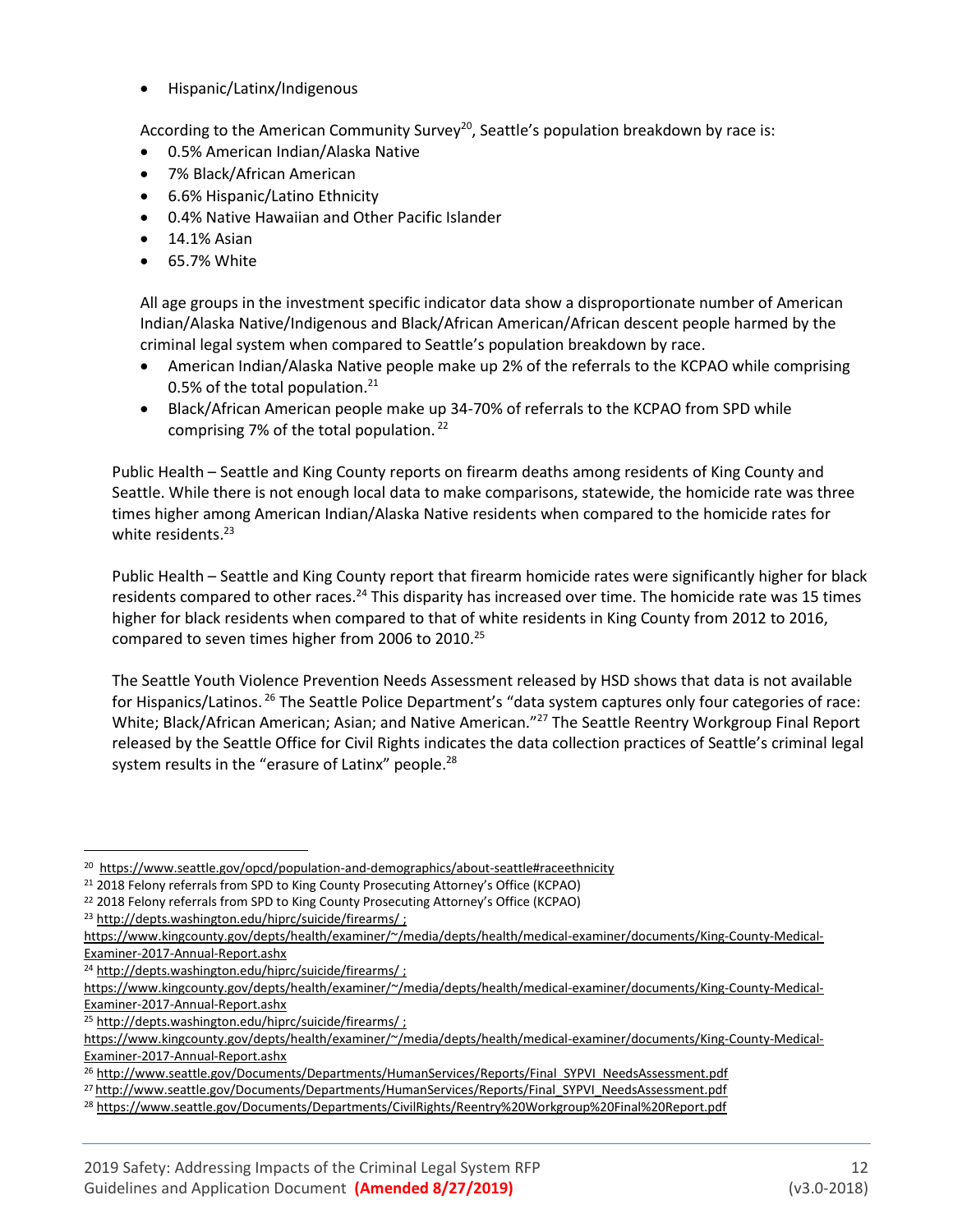The King County Road Map to Zero Youth Detention points out Native American, Black, and Hispanic/Latinx youth "are overrepresented in the County juvenile legal system."<sup>29</sup>

*Priority* and *focus populations* for this funding are based on HSD's Results-Based Accountability framework and ensures the department's investments are dedicated to addressing disparities in the population. Applicants should demonstrate their intention and plan to address the disparities associated with the *priority* and *focus populations*. Proposals that clearly describe a plan to address significant needs among other populations of people harmed by the criminal legal system in Seattle will also be considered.

#### **G. Expected Proposal Components**

#### **This Safety RFP requires applicants to provide both strategies for all the priority and focus population(s) in their proposal.**

#### 1. **Systems Navigation Strategy**

Individuals and families harmed by the criminal legal system get their basic needs met. This RFP defines a system as a structure that intersects with an individual's or family's ability to fully live their lives. Examples of systems include, but are not limited to:

- Criminal legal
- Education
- Housing
- Health (both physical and behavioral)
- Employment
- Emergency response
- Child welfare
- Finance

Examples of activities for systems navigation include, but are not limited to:

- Case management
- Training and/or workshops
- Information and referral
- Outreach and engagement

#### 2. **Trauma Intervention Strategy**

Individuals, families, and communities (of shared identity, culture, ethnicity, socioeconomic status, or experience) address the harm caused by the criminal legal system. This RFP defines trauma as the result from an experienced event that has lasting adverse effects on individual, familial, and community wellbeing.

Examples of activities for trauma intervention include, but are not limited to:

- Indigenous healing practices
- Restorative justice and/or healing circles
- Family reconciliation
- Undoing racism practices
- Mediation
- Art and music therapy

<sup>&</sup>lt;sup>29</sup> [https://www.kingcounty.gov/depts/health/~/media/depts/health/zero-youth-detention/documents/road-map-to-zero-youth](https://www.kingcounty.gov/depts/health/~/media/depts/health/zero-youth-detention/documents/road-map-to-zero-youth-detention-no-appendices.ashx)[detention-no-appendices.ashx](https://www.kingcounty.gov/depts/health/~/media/depts/health/zero-youth-detention/documents/road-map-to-zero-youth-detention-no-appendices.ashx)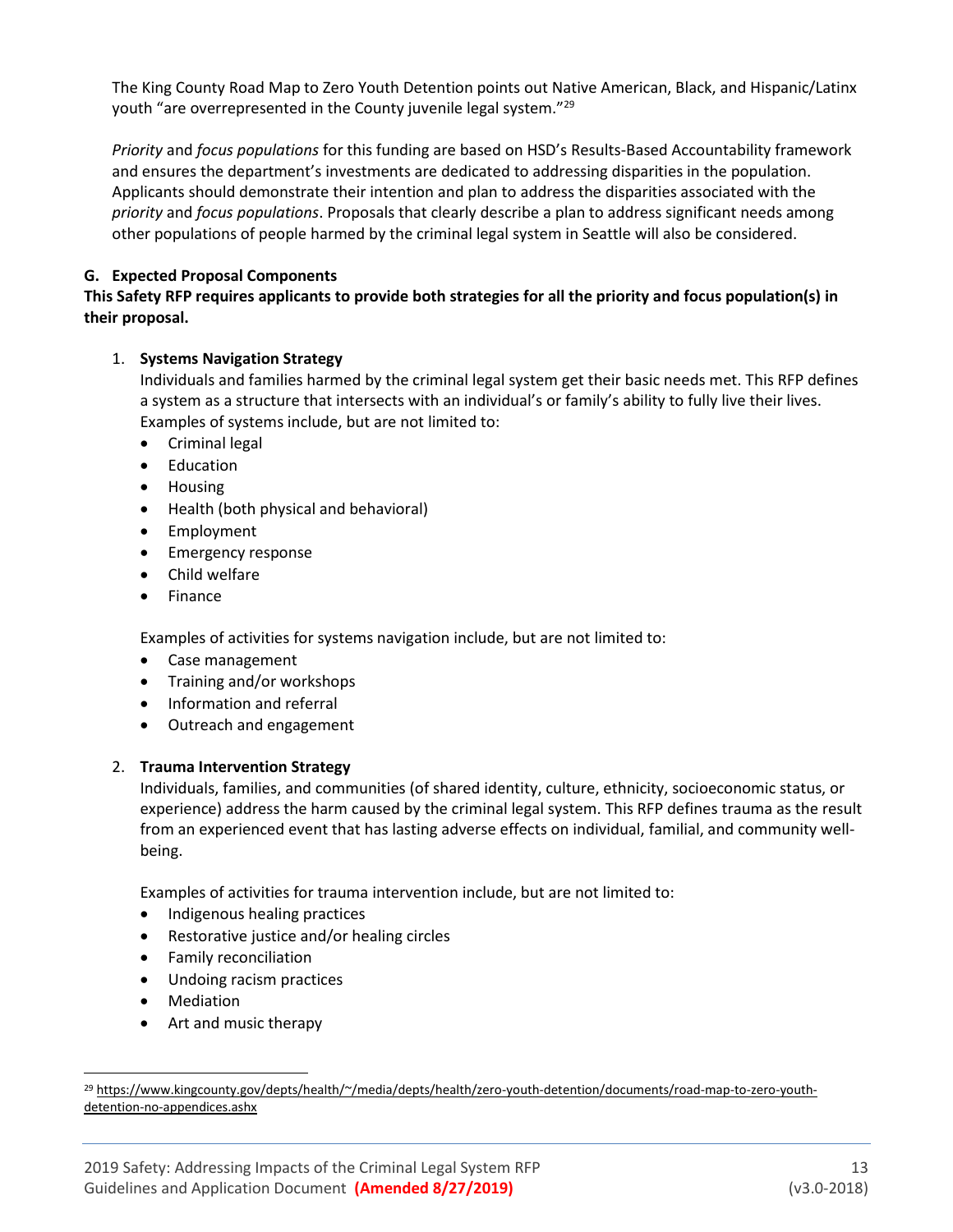This Safety RFP explicitly aligns with:

- Objectives from the King County Road Map to Zero Youth Detention. Namely: Divert, Support, and Align. $30$
- Strategies from the Seattle Reentry Workgroup Final Report.<sup>31</sup> Specifically:
	- a. Indigenous Community Healing
	- b. Reentry Navigation, Healing and Support
	- c. Economic Opportunities
- Findings from the report on the 2018 Co-Design.<sup>32</sup>

#### **H. Expected Performance Commitments**

All funded applicants will be required to participate in a data and learning cohort that will meet regularly. This cohort will:

- review data metrics and develop measuring tools in the first quarter of 2020 for annual contracts beginning with the first year (2020);
- develop partnerships and share resources to support community best and promising practices; and
- identify lessons learned that will inform subsequent contract years.

Quantity, quality, and impact measures may include, but are not limited to:

- 1. **Quantity:**
	- # of people harmed by the criminal legal system who engage in systems navigation
	- # of people harmed by the criminal legal system who engage in trauma intervention
- 2. **Quality:**
	- Ratio of key staff to people who engage in systems navigation
	- Ratio of key staff to people who engage in trauma intervention
- 3. **Impact:**
	- % of the people harmed by the criminal legal system who engage in systems navigation reporting basic needs are met
	- % of people harmed by the criminal legal system who engage in trauma intervention reporting trauma is addressed

#### **I. Description of Key Staff and Staffing Level**

Staff at all levels of the group and/or agency should reflect the lived experiences of those with whom they will engage in their proposal, be culturally relevant and responsive, and show the ability to empower others to lead change. Agencies or groups should demonstrate competence in crisis and trauma intervention with people harmed by the criminal legal system and embrace the lived experience of communities of color.

#### **J. Safety: Addressing Impacts of the Criminal Legal System RFP specific eligibility, data, and contracting requirements**

In addition to the standard HSD requirements found on the [HSD Funding Opportunities Webpage,](http://www.seattle.gov/humanservices/funding-and-reports/funding-opportunities) applicant agencies must meet the following criteria:

• All funded applicants will participate in a data and learning cohort that will meet regularly. This cohort will:

<sup>30</sup> <https://www.kingcounty.gov/depts/health/zero-youth-detention.aspx>

<sup>31</sup> <https://www.seattle.gov/Documents/Departments/CivilRights/Reentry%20Workgroup%20Final%20Report.pdf>

<sup>32</sup> <http://www.seattle.gov/Documents/Departments/HumanServices/Funding/safety/Report%20on%202018%20Co-Design.pdf>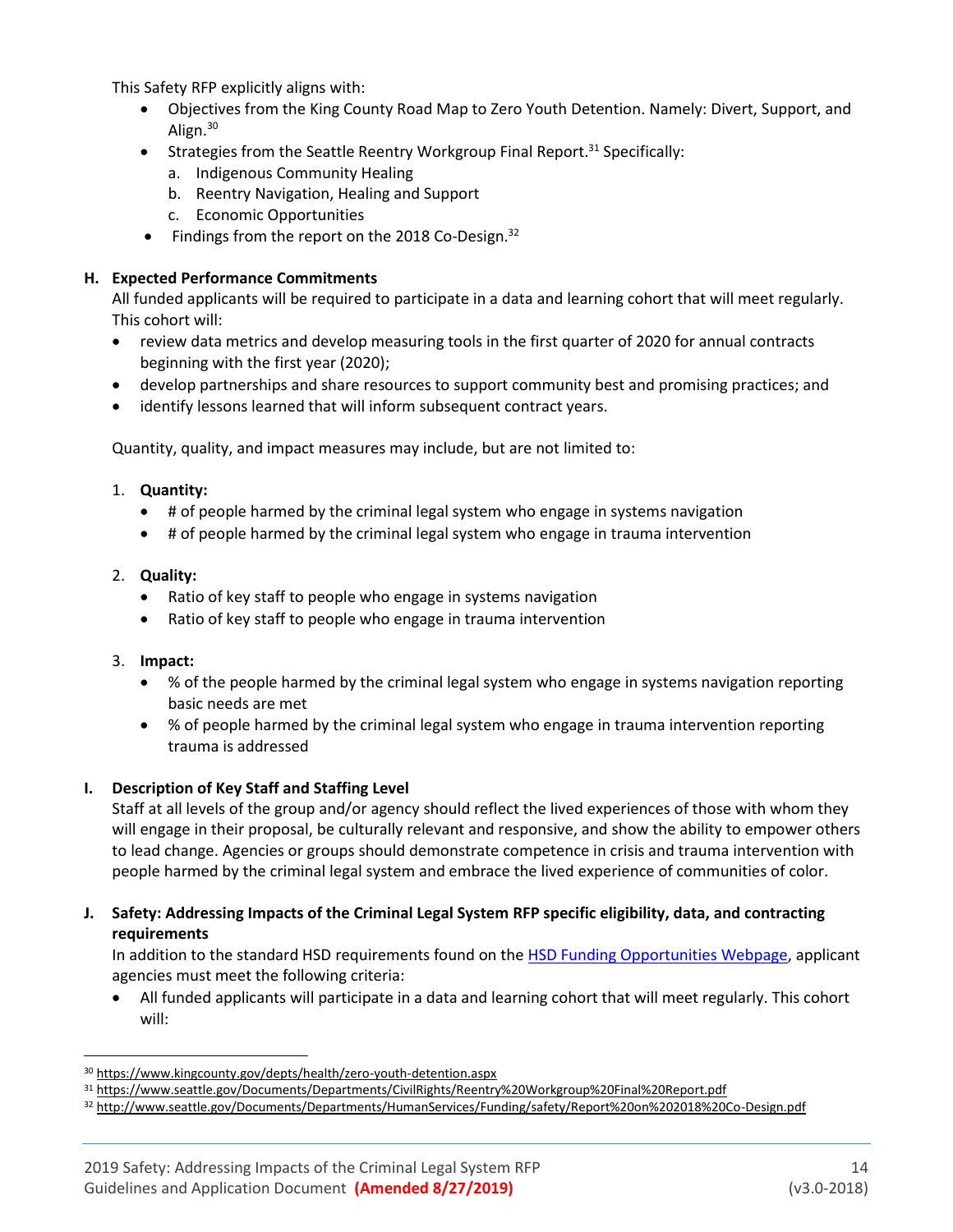- $\circ$  review data metrics and develop measuring tools in the first quarter of 2020 for annual contracts beginning with the first year (2020);
- $\circ$  develop partnerships and share resources to support community best and promising practices; and
- o identify lessons learned that will inform subsequent contract years.



## **2019 Safety: Addressing Impacts of the Criminal Legal System Request for Proposal**

## **APPLICATION**

#### **Instructions and Materials**

This Application Instructions and Materials packet contains information and materials for respondents applying for the 2019 Safety Request for Proposal (RFP). The RFP Guidelines is a separate document that provides background on HSD's guiding principles and results-based accountability framework, and an overview of the RFP program requirements. [HSD's Funding Opportunities webpage](http://www.seattle.gov/humanservices/funding-and-reports/funding-opportunities) provides additional information on agency eligibility; data collection and reporting; contracting; appeals; expectations for culturally responsive services; and the process for selecting successful applications.

#### **I. Submission Instructions & Deadline**

#### **Completed application packets are due by 12:00 p.m. (noon) on Thursday, June 13, 2019.**

Application packets must be received in person, by mail, or electronic submission. No faxed or e-mailed proposals will be accepted. Proposals must be received, and date/time stamped by the 12:00 p.m. (noon) deadline on Thursday, June 13, 2019. *Late or incomplete proposals or proposals that do not meet the minimum eligibility requirements outlined in this funding opportunity will not be accepted or reviewed for funding consideration.*

Applicants must make arrangements to ensure that applications are received by HSD by the deadline, regardless of the submission method selected. When using HSD's Online Submission System, it is advisable to upload application documents several hours prior to the deadline in case you encounter an issue with your internet connectivity which impacts your ability to upload documents. HSD is not responsible for ensuring that applications are received by the deadline.

- Electronic Submittal: Application packets may be submitted electronically via HSD's Online Submission System at [http://web6.seattle.gov/hsd/rfi/index.aspx.](http://web6.seattle.gov/hsd/rfi/index.aspx)
- Hand Delivery or US Mail: The application packet can be hand-delivered or mailed to:

Seattle Human Services Department RFP Response – Safety Attn: Leslea Bowling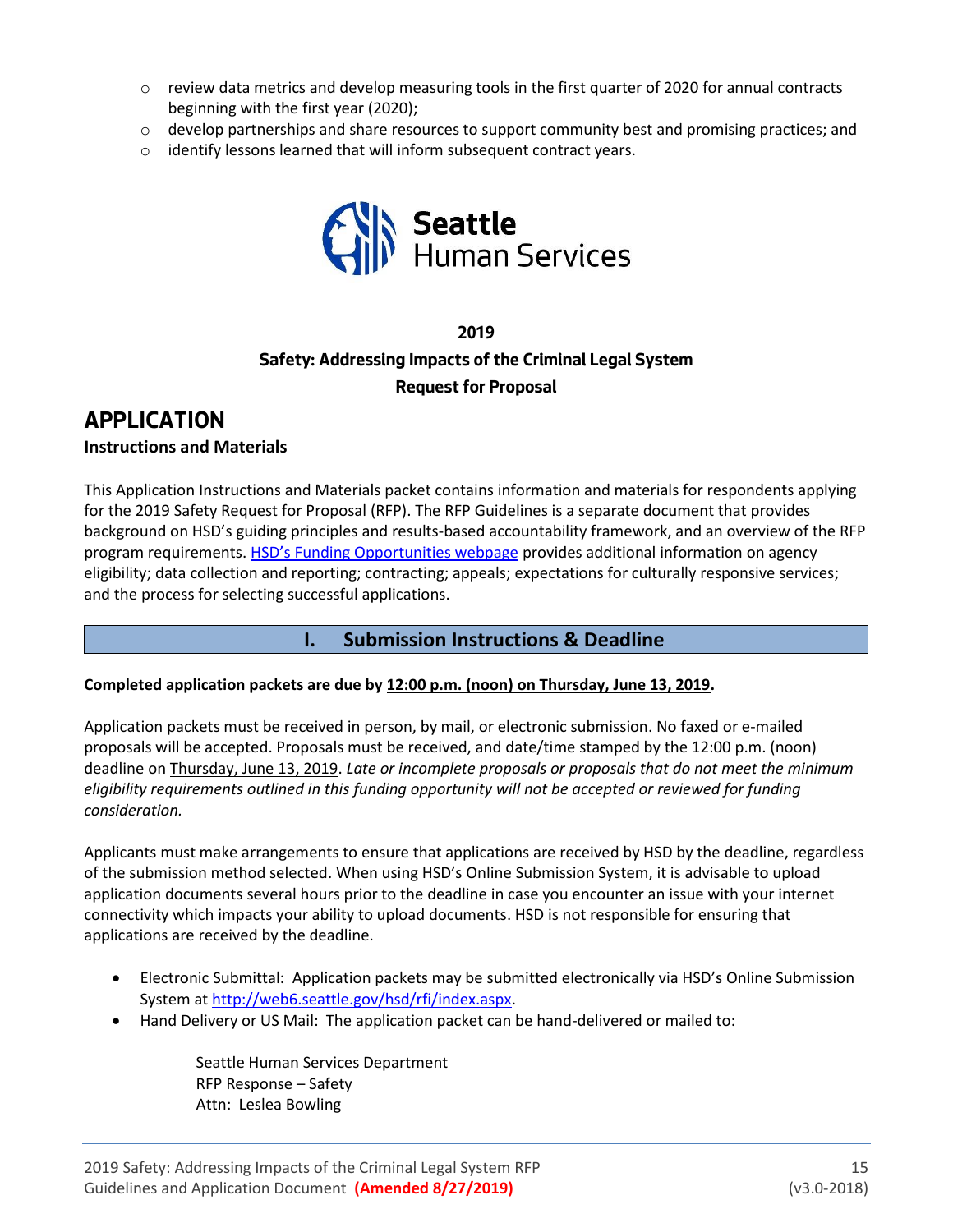*Delivery Address Mailing Address* 700 5<sup>th</sup> Ave., 58<sup>th</sup> Floor P.O. Box 34215

Seattle, WA 98104-5017 Seattle, WA 98124-4215

#### **II. Format Instructions**

- A. Applications will be rated only on the information requested and outlined in this funding opportunity, including any clarifying information requested by HSD. Do not include a cover letter, brochures, or letters of support. Applications that do not follow the required format may be deemed ineligible and may **not** be rated.
- B. The application should be typed, or word processed on double-sided, letter-sized (8 % x 11-inch) sheets. Please use one-inch margins, single spacing, and minimum size 11-point font.
- C. The application may not exceed a total of 12 pages. The application includes the narrative sections and attachments (unless the attachment is requested and specifically states that it will not count toward the page limit). Pages which exceed the page limitation will not be included in the rating.
- D. Organize your application according to the section headings that follow in Section III. For the narrative questions, please include section titles and question numbers. You do not need to rewrite the questions for specific elements of each question.
- E. **For Collective Proposals only:** For collective proposals submitted by two or more groups and/or agencies, submit one application as described on page 3, Section I of the Guidelines and outlined on page 15, Section I of the Application. One group or agency of the collective will serve as the lead for submission and point of contact.
	- 1. The lead member of the collective will complete the:
		- Application Cover Sheet that includes a signature from each collective members' Director or authorized representative.
		- Roster of the lead member's current Board of Directors
		- Minutes from the lead member's last three Board of Directors meetings
		- Current verification of nonprofit status or evidence of incorporation or status as a legal entity. Lead member must have a federal tax identification number/employer identification number.
		- If lead member has an approved indirect rate, a copy of proof that the rate is approved by an appropriate federal agency or another entity.
	- 2. The work of all members of the collective must be reflected in the:
		- Narrative response (see Sections II & III for instructions)
		- Proposal Budget (Attachment 3)
		- Proposal Personnel Detail Budget (Attachment 4)
		- If the collective is proposing a new body of work for the collective, attach a separate start-up timeline for the work.

## **III. Proposal Narrative & Rating Criteria**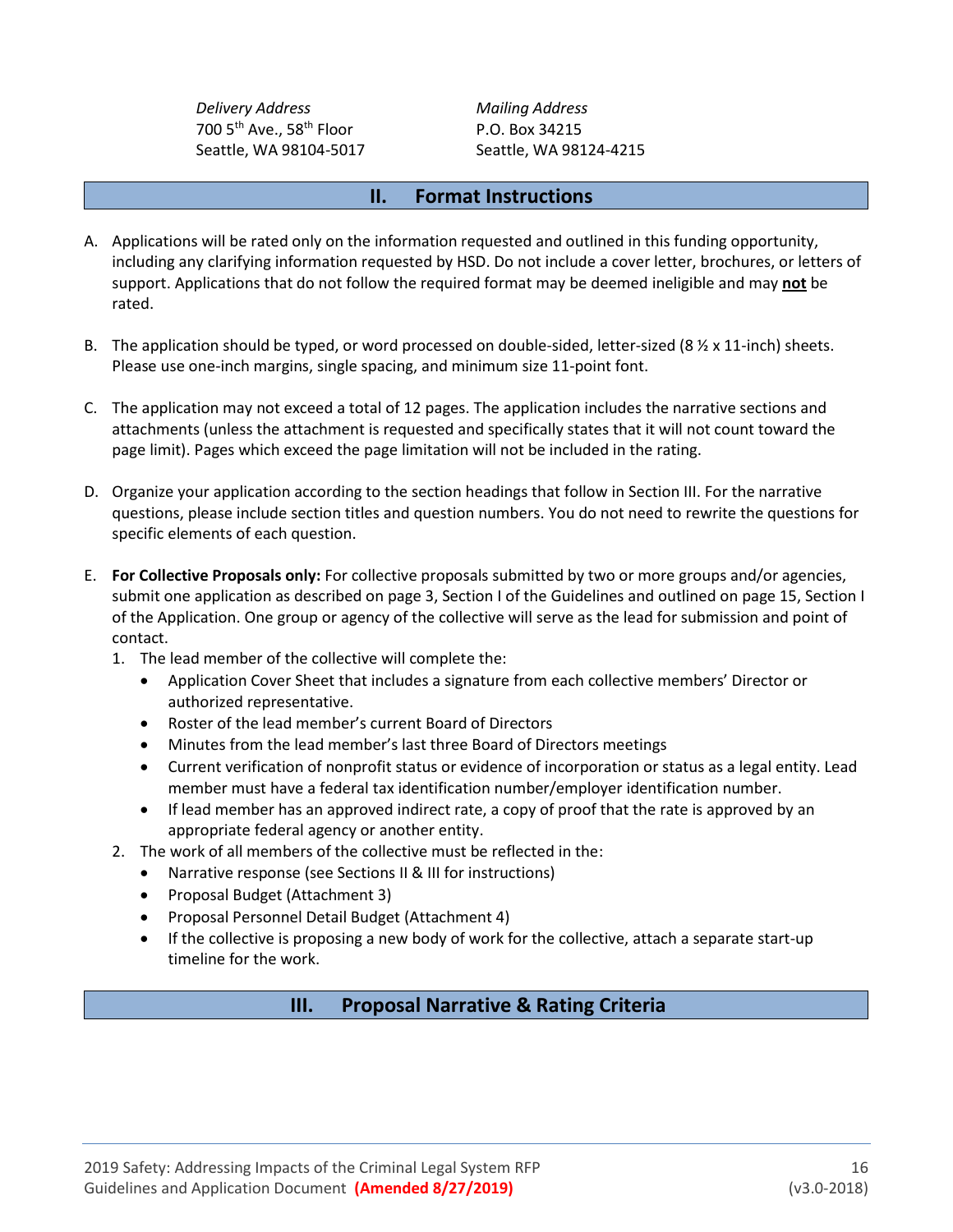Write a narrative response to sections  $A - F$ . Answer each section completely according to the questions. Do not exceed a total of 12 pages for sections A – F combined. Applicants may want to refer to the report on the 2018 Co-Design as context for sections B - F.<sup>33</sup>

#### **NARRATIVE QUESTIONS**

#### **A. PROPOSAL DESIGN DESCRIPTION (30 points)**

- 1. As listed in Section IV of the funding Guidelines, describe the priority and focus population(s) with whom you will work. In your description, include:
	- Their assets and strengths.
	- Their challenges and concerns.
	- How you will engage the priority and focus population(s).
	- How you will address any barriers they might experience in working with you (transportation, cultural difference, etc.).
	- If you are proposing to work with people outside the identified priority population or focus populations, describe their demographics, assets, strengths, challenges, concerns, and how they are disparately impacted.
- 2. As listed in Section IV of the funding Guidelines, describe your systems navigation and trauma intervention activities.
	- When and where (locations, times, days of week, how long, etc.) will the activities take place?
	- Provide examples of how you will help the priority and focus population(s) navigate systems, such as the criminal legal system, to meet their basic needs.
	- Provide examples of how you will support the priority and focus population(s) address trauma and indicate if your activities include any of the examples listed in Section IV of the funding Guidelines.
- 3. The desired impact of this RFP is to ensure the priority and focus population(s) have their basic needs met and their trauma addressed.
	- How many of the priority and focus population(s) will the proposal engage on an annual basis for systems navigation and trauma intervention?
	- What percent of those with whom you engage will have basic needs met?
	- What percent of those with whom you engage will address trauma?
	- How will you know when you've achieved the desired impact?

#### *Rating Criteria – A strong application meets all the criteria listed below.*

- Applicant clearly defines the priority population(s) and focus population(s) with whom they will work.
- Applicant demonstrates an understanding of the assets, strengths, challenges, and concerns of the priority and focus population(s).
- The work of the proposal is of sufficient frequency and duration to support the desired impact.
- The proposed work will be conducted in Seattle.
- Applicant presents a thorough description of the proposal that includes an understanding of systems navigation and trauma intervention and how they will support the priority and focus population(s).
- Applicant describes activities that demonstrate a likely success in achieving the desired impact of the priority and focus population(s) having basic needs met and addressing trauma.

#### **B. COMMUNITY BEST OR PROMISING PRACTICES (10 points)**

This RFP will fund systems navigation and trauma intervention activities that align with the community best or promising practices as listed in Section IV of the funding Guidelines.

1. What community best or promising practice(s) are you going to use and why?

<sup>33</sup> <http://www.seattle.gov/Documents/Departments/HumanServices/Funding/safety/Report%20on%202018%20Co-Design.pdf>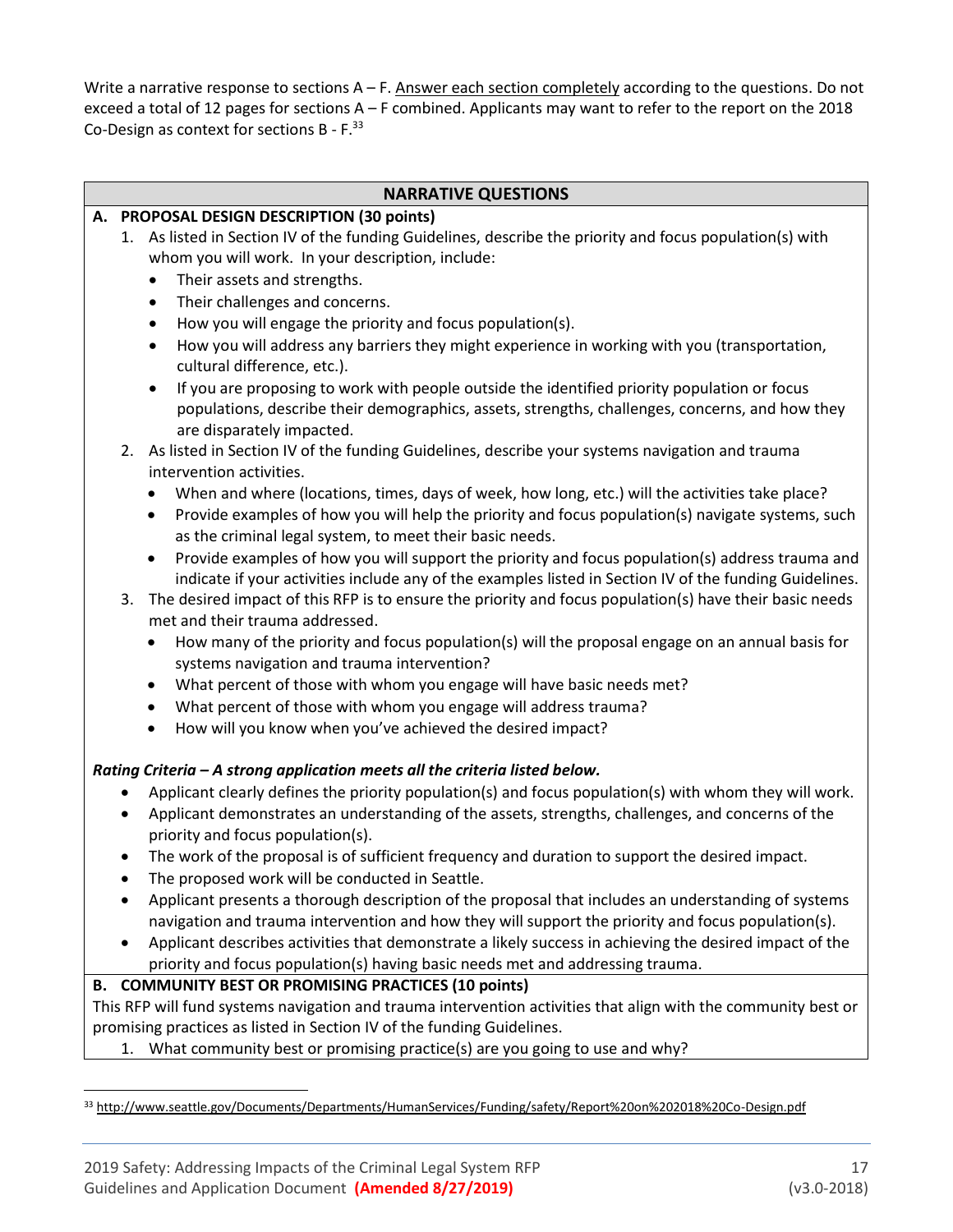2. How will you apply your community best or promising practice(s) to the systems navigation and trauma intervention activities you described in Section A of the Proposal Narrative?

#### *Rating Criteria – A strong application meets all the criteria listed below.*

- Applicant clearly identifies and demonstrates an understanding of the community best or promising practice(s) they will use in their proposal.
- Applicant shows how their community best or promising practice(s) apply to the systems navigation and trauma intervention activities described in Section A of the Proposal Narrative.

#### **C. KEY PEOPLE AND LIVED EXPERIENCE (25 points)**

This RFP defines lived experience to mean applicants demonstrate competence in crisis and trauma intervention with people harmed by the criminal legal system and embrace the lived experience of communities of color. Describe:

- 1. Who are the volunteers, staff, and/or supervisors responsible for completing the work of this proposal? If this is a collective proposal, describe each members' respective volunteer, staff, and/or supervisor roles in completing the work of this proposal.
- 2. How are the volunteers, staff, and/or supervisors responsible for the work in the proposal able to relate to the priority and focus population(s) with whom you will engage?
- 3. Describe the experience and ability of the volunteers, staff, and/or supervisors responsible for the work of the proposal in providing systems navigation and trauma intervention with people harmed by the criminal legal system.
- 4. How do you keep key people at your organization to ensure there is continuity of services and strong relationships?
- 5. How does your leadership (managers, executives, and/or board of directors) reflect the priority and focus population(s) with whom you will engage?
- 6. If you do not have key people in place, describe your recruitment and hiring plan.

## *Rating Criteria – A strong application meets all the criteria listed below.*

- Applicant demonstrates sufficient staffing and adequate supervision to complete the work of this proposal.
- If this is a collective proposal, each members' volunteer, staff, and supervision role(s) for the work in this proposal are clear.
- Applicant shows how the volunteers, staff, and/or supervisors responsible the work of the proposal relate to the priority and focus population(s).
- Applicant thoroughly describes the experience and ability of volunteers, staff, and/or supervisors to provide systems navigation and trauma intervention with people harmed by the criminal legal system.
- Applicant demonstrates the ability to retain key people who maintain continuity of services and strong relationships.
- Applicant indicates how their leadership (managers, executives, and/or board of directors) reflect the priority and focus population(s).
- If applicable, applicant's recruitment and hiring plan ensures key people are quickly in place and share lived experiences with people harmed by the criminal legal system.

## **D. EQUITY AND EMPOWERMENT (10 points)**

This RFP defines equity as applicants being culturally relevant and demonstrating the ability to be culturally responsive to the proposed priority and focus population(s). Empowerment means applicants work to empower the people with whom they propose to engage. Empowerment may be described as building selfdetermination, developing leadership capacity, and centering those most impacted. Describe:

- 1. How do you collaborate with the individuals, families and communities harmed by the criminal legal system?
- 2. How do you develop leadership in people harmed by the criminal legal system?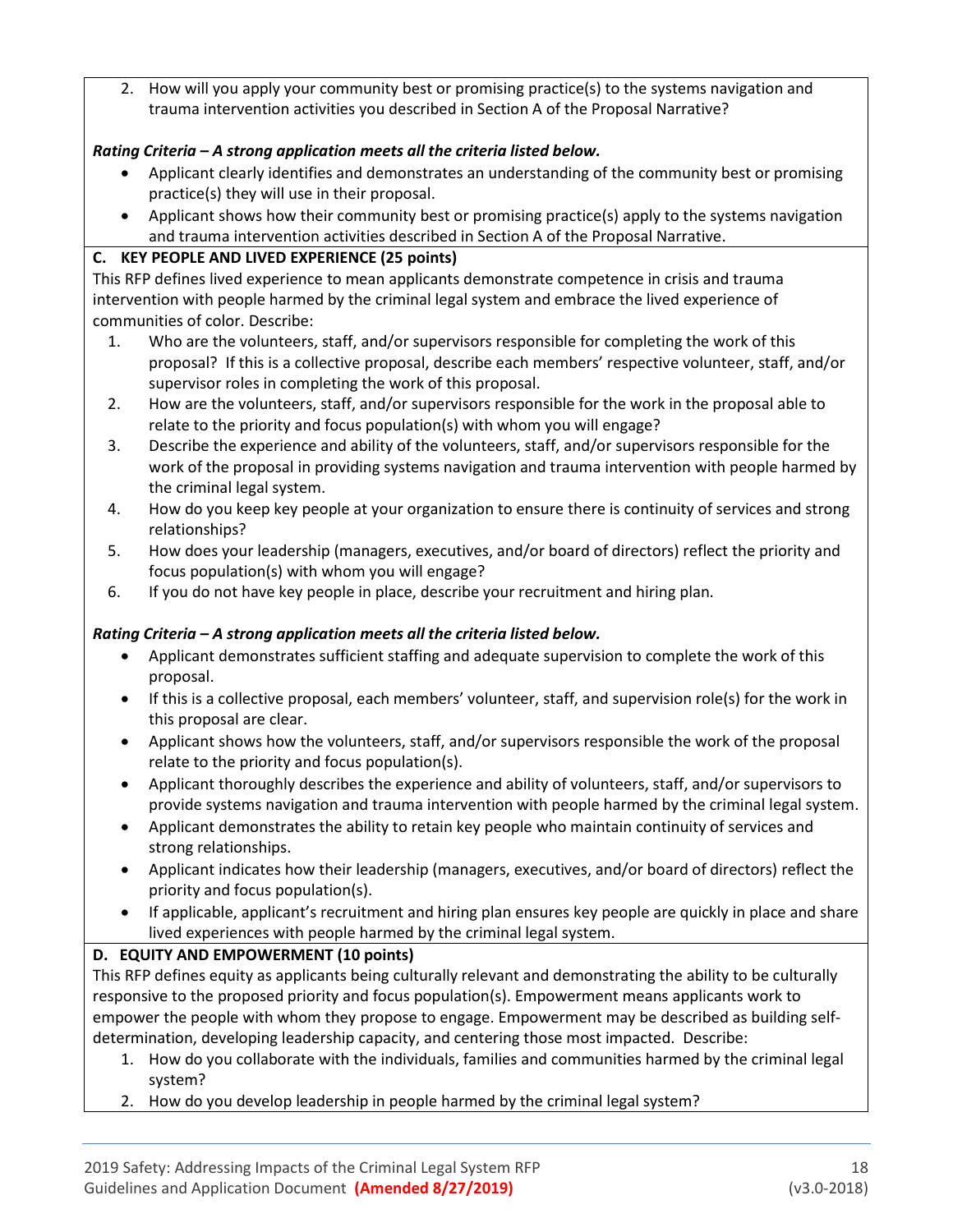- 3. How are people harmed by the criminal legal system involved in your decision making?
- 4. How will you honor the history, culture, families, and community of the people with whom you will work in your proposal?

#### *Rating Criteria – A strong application meets all the criteria listed below.*

- Applicant demonstrates ability to collaborate with individuals, families and communities harmed by the criminal legal system.
- Applicant clearly describes how they develop leadership in people harmed by the criminal legal system.
- Applicant includes people harmed by the criminal legal system in the decision making of the agency or group.
- Applicant describes how they will honor the history, culture, families, and community of the people with whom they will work in their proposal.

#### **E. PARTNERSHIP AND NETWORKS (10 points)**

A theme in the community best or promising practices for this RFP is the role and use of partners and networks. All funded applicants will be required to participate in a data and learning cohort that will meet regularly. This cohort will develop partnerships and share resources to support community best or promising practices implemented by funded applicants.

- 1. How does the use of partners and networks enhance the systems navigation and trauma intervention activities you described in Section A of the Proposal Narrative?
- 2. Describe the role and use of partners and networks in the community best or promising practice(s) you described in Section B of the Proposal Narrative.
- 3. How will partners and networks ensure the priority and focus population(s) are not further harmed by the criminal legal system?
- 4. How will you partner or collaborate to shift power to the people harmed by the criminal legal system?

#### *Rating Criteria – A strong application meets all the criteria listed below.*

- Applicant explains how partners and networks enhance their systems navigation and trauma intervention activities as described in Section A of the Proposal Narrative.
- Applicant clearly articulates the role and use of partners and networks in the community best or promising practice(s) as described in Section B of the Proposal Narrative.
- Applicant indicates how partners and networks will ensure the priority and focus population(s) are not further harmed by the criminal legal system.
- Applicant describes how they will partner and collaborate to shift power to the people harmed by the criminal legal system.

#### **F. DATA AND FISCAL MANAGEMENT (10 points)**

- 1. Describe your experience and capacity to collect and manage data, including confidential data.
	- How will you document the work of your proposal?
	- How do you collect and use information from people harmed by the criminal legal system?
	- What challenges do you have with data?
- 2. Describe your financial management system.
	- How do you establish and maintain general accounting principles?
	- What are your internal controls to safeguard all funds that may be awarded under the terms of this funding opportunity?
	- What challenges do you experience with financial management?

#### **Applicants will need to review the [HSD Agency Minimum Eligibility Requirements](http://www.seattle.gov/Documents/Departments/HumanServices/Funding/NOFA/HSD%20Agency%20Minimum%20Eligibility%20Requirements.pdfhttp:/www.seattle.gov/Documents/Departments/HumanServices/Funding/NOFA/HSD%20Agency%20Minimum%20Eligibility%20Requirements.pdf) and [HSD Contracting](http://www.seattle.gov/Documents/Departments/HumanServices/Funding/NOFA/HSD%20Contracting%20Requirements.pdf)  [Requirements](http://www.seattle.gov/Documents/Departments/HumanServices/Funding/NOFA/HSD%20Contracting%20Requirements.pdf) to determine if they want to have an established agency act as fiscal sponsor.**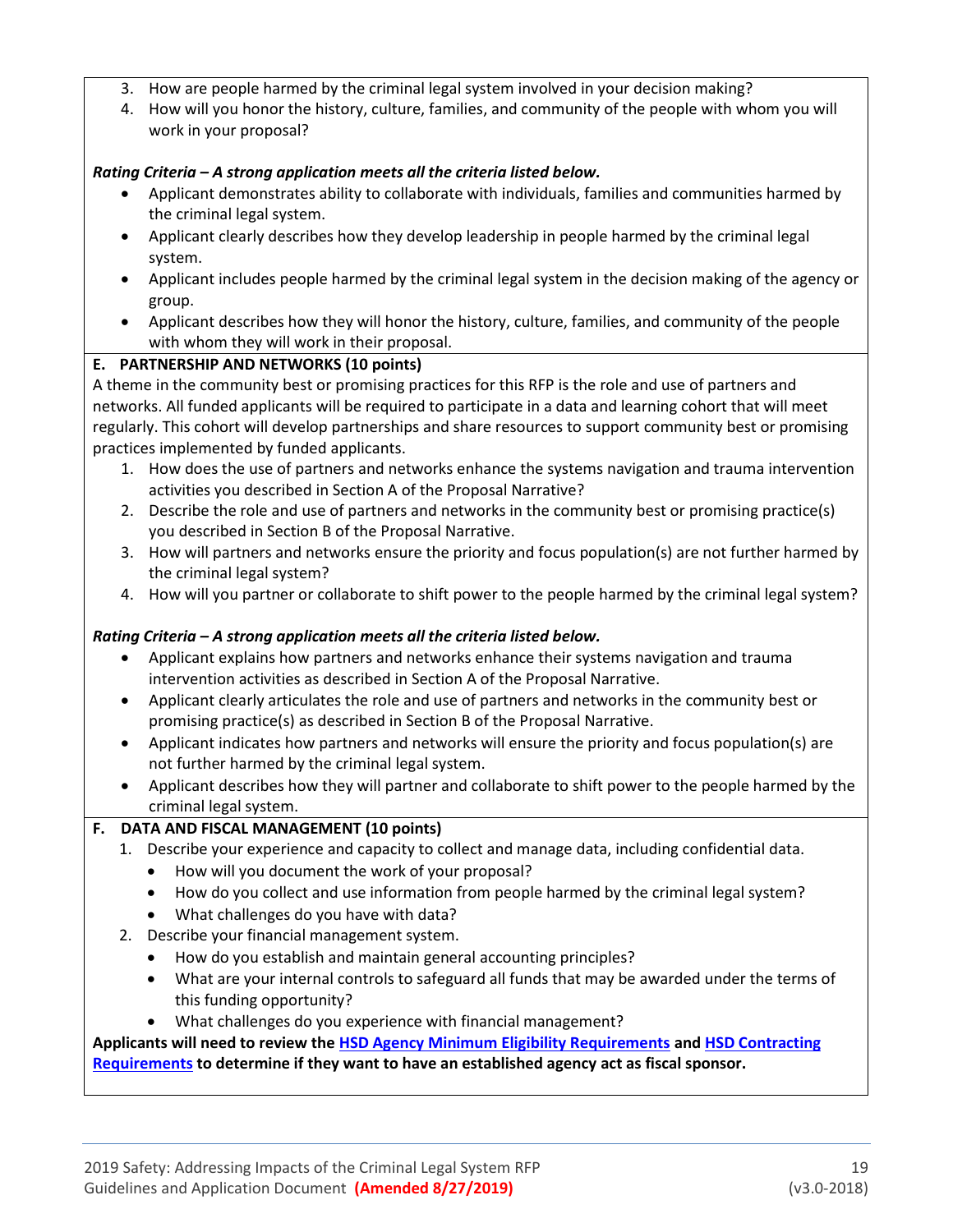#### *Rating Criteria – A strong application meets all the criteria listed below.*

- Applicant describes data collection and management practices, including protection of confidential data.
- Applicant describes how they collect, analyze, and use information from people harmed by the criminal legal system.
- Applicant has a fiscal management system which maintains internal controls and follows Generally Accepted Accounting Principles (GAAP). If applicant lacks fiscal management capabilities, applicant identifies its fiscal sponsor.

#### **Narrative Total = 95 points**

#### **G. BUDGET FORMS, ATTACHMENTS 3 AND 4 (5 points)**

- 1. Complete a Proposal Budget and Proposal Personnel Detail Budget. Budget worksheets will not be counted towards the 12-page narrative limit.
- 2. List expenses in your Proposal Budget that include training funds and funds for systems navigation supports.

#### *Rating Criteria – A strong application meets all the criteria listed below.*

- Budget is realistic, accurate, and adequate for the proposal.
- Proposal Budget includes training funds for key people and funds for systems navigation supports such as Orca cards, identification, work boots, etc.
- Proposal Personnel Detail Budget includes living wages and benefits for key people.
- If this is a collective proposal, budgeted funds for collective members are commensurate with their roles and work in the proposal.

#### **Budget Total = 5 points**

#### **Total Proposal = 100 points**

## **IV. Completed Application Requirements**

#### **AT APPLICATION SUBMITTAL**

To be considered complete, your application packet must include all the following items, or the application may be deemed incomplete and may not be rated:

- 1. A completed and signed two-page Application Cover Sheet (Attachment 2).
- 2. A completed Narrative response (see Sections II & III for instructions).
- 3. A completed Proposal Budget (Attachment 3).
- 4. A completed Proposal Personnel Detail Budget (Attachment 4).
- 5. Roster of your current Board of Directors.
- 6. Minutes from your last three Board of Directors meetings.
- 7. Current verification of nonprofit status or evidence of incorporation or status as a legal entity. You must have a federal tax identification number/employer identification number.
- 8. If you are submitting a collective proposal, attach a signed letter from each members' Director or other authorized representative confirming their work within the proposal.
- 9. If you have an approved indirect rate, a copy of proof that the rate is approved by an appropriate federal agency or another entity.
- 10. If you are proposing a new body of work, attach a separate start-up timeline for your work.
- 11. If you are proposing a significant collaboration or subcontract with another agency, attach a signed letter of intent or collaboration from that agency's Director or other authorized representative.

#### **AFTER MINIMUM ELIGIBILITY SCREENING AND DETERMINATION OF A COMPLETED APPLICATION**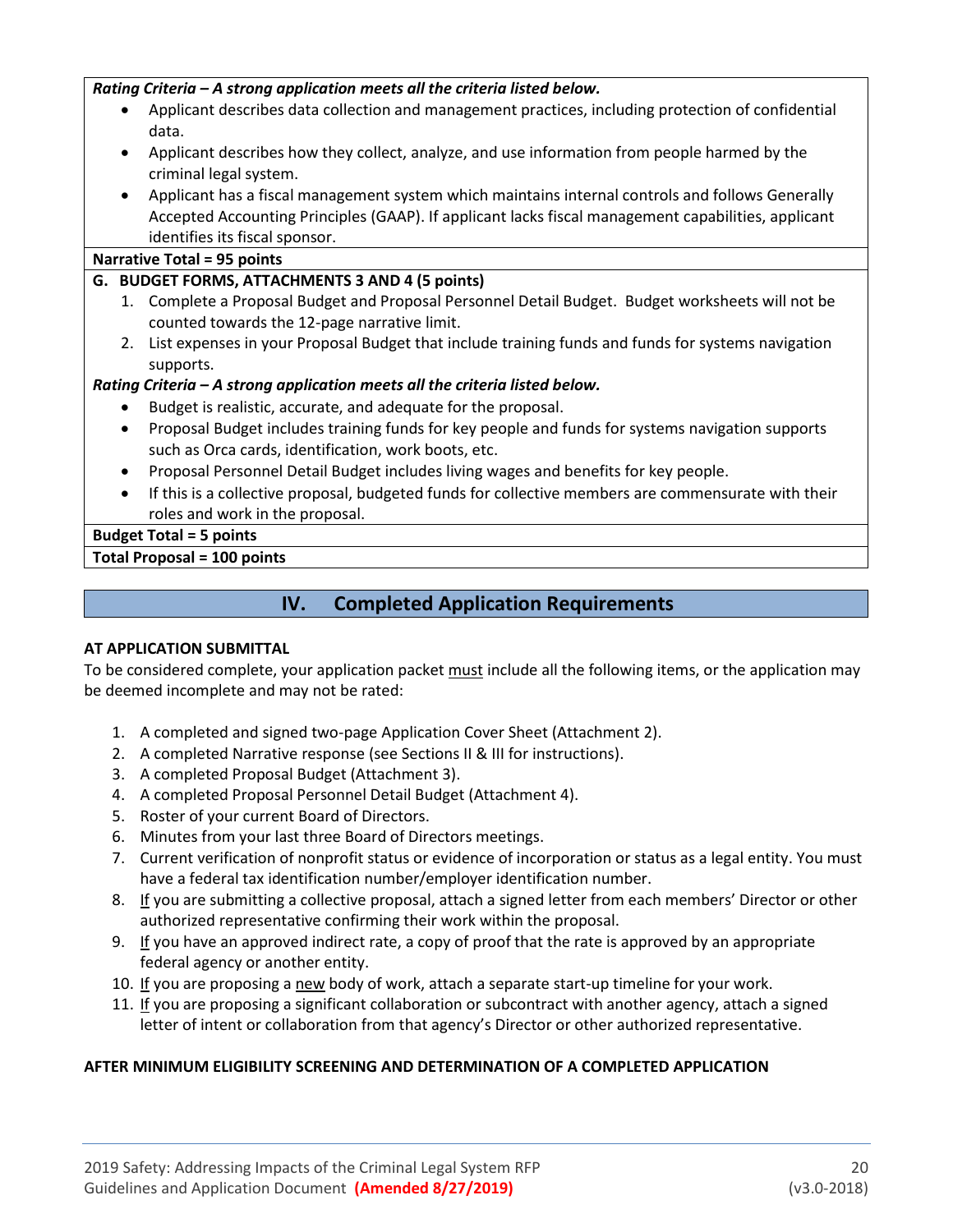If HSD does not already have them on file, any or all the following documents may be requested after applications have been determined eligible for review and rating. Agencies have four (4) business days from the date of written request to provide requested documents to the RFP coordinator:

- 1. A copy of your current fiscal year's financial statements reports, consisting of the Balance Sheet, Income Statement and Statement of Cash Flows, certified by the agency's CFO, Finance Officer, or Board Treasurer.
- 2. A copy of your most recent audit report.
- 3. A copy of your most recent fiscal year-ending Form 990 report.
- 4. A current certificate of commercial liability insurance. Note: if selected to receive funding, your insurance must conform t[o Master Agency Services Agreement](http://www.seattle.gov/Documents/Departments/HumanServices/Funding/NOFA/HSD_Master_Agency_Services_Agreement_Sample.pdf) (MASA) requirements at the start of the contract.

## **V. List of Attachments & Related Materials**

- Attachment 1: Application Checklist
- Attachment 2: Application Cover Sheet
- Attachment 3: Proposal Budget
- Attachment 4: Proposal Personnel Detail Budget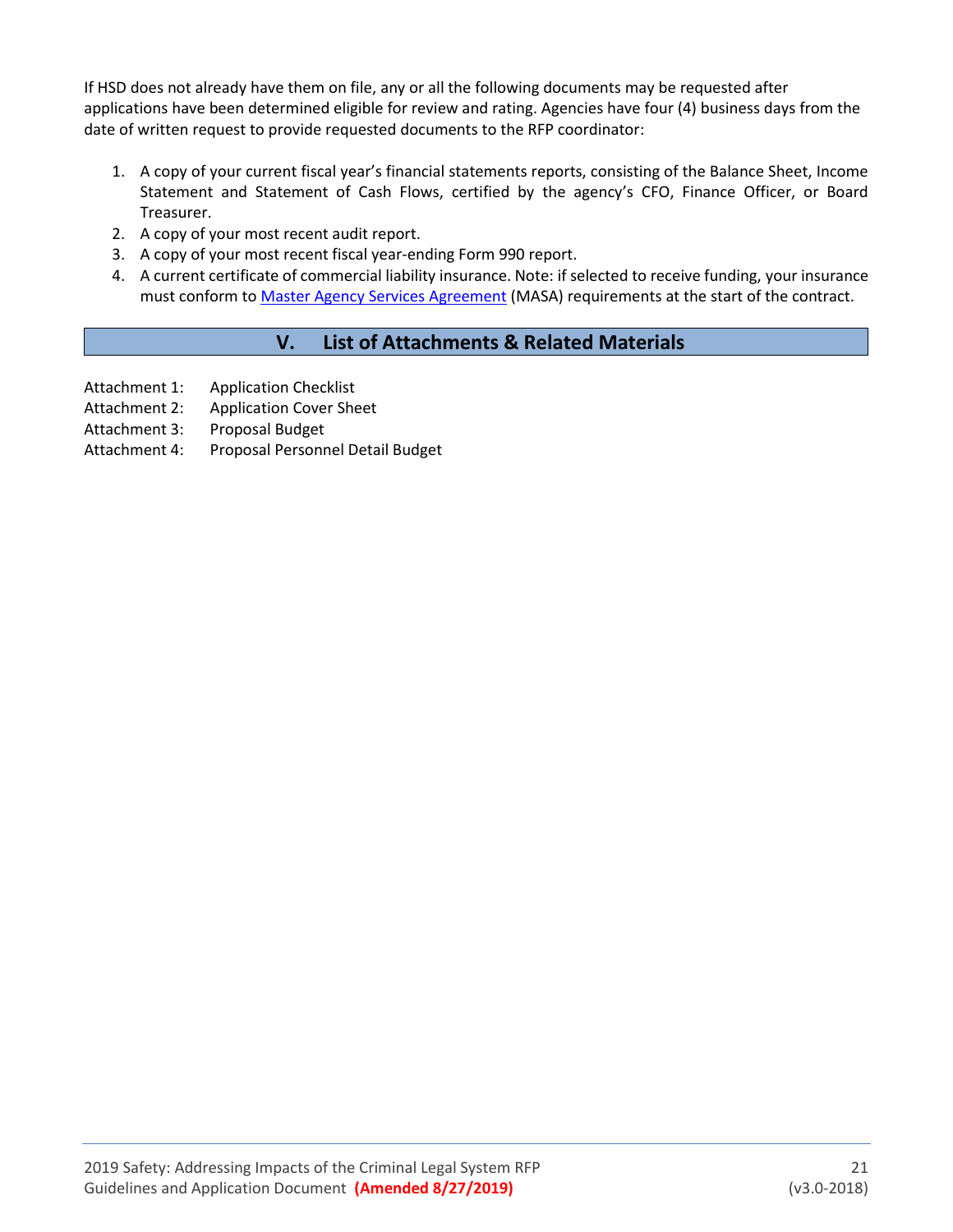#### **2019 Safety: Addressing Impacts of the Criminal Legal System RFP Application Checklist**

This checklist is to help you ensure your application is complete prior to submission. Please do not submit this form with your application.

#### **HAVE YOU….**

**Read and understood the following additional documents found on the** [Funding Opportunities Webpage](http://www.seattle.gov/humanservices/funding-and-reports/funding-opportunities)**?**

- HSD Agency Minimum Eligibility Requirements
- HSD Client Data and Program Reporting Requirements
- HSD Contracting Requirements
- HSD Funding Opportunity Selection Process
- | HSD Appeal Process
- HSD Commitment to Funding Culturally Responsive Services
- | HSD Guiding Principles
- | | HSD Master Agency Services Agreement Sample

#### **Completed and signed the 2-page Application Cover Sheet (Attachment 2)? \***

• If your application names specific partner agencies, representatives from these agencies must also sign the application cover sheet.

#### **Completed each section of the Narrative response?**

- Must not exceed 12 pages (8  $\frac{1}{2}$  x 11), single spaced, double-sided, size 11 font, with 1-inch margins.
- Page count does not include the required forms (Attachments 2, 3 and 4) and supporting documents requested in this funding opportunity.
- A completed narrative response addresses all the following:
	- | Proposal Design Description
	- Community Best or Promising Practices
	- Key People and Lived Experience
	- Equity and Empowerment
	- Partnership and Networks
	- Data and Fiscal Management

#### **Completed the full Proposal Budget (Attachment 3)? \***

**Completed the full Proposal Personnel Detail Budget (Attachment 4)? \***

#### **Attached the following supporting documents? \***

- Roster of your current Board of Directors
- Minutes from your last three (3) Board of Directors meetings
- Current verification of nonprofit status or evidence of incorporation or status as a legal entity
- If you have an approved indirect rate, have you attached a copy of proof that the rate is approved by an appropriate federal agency or another entity?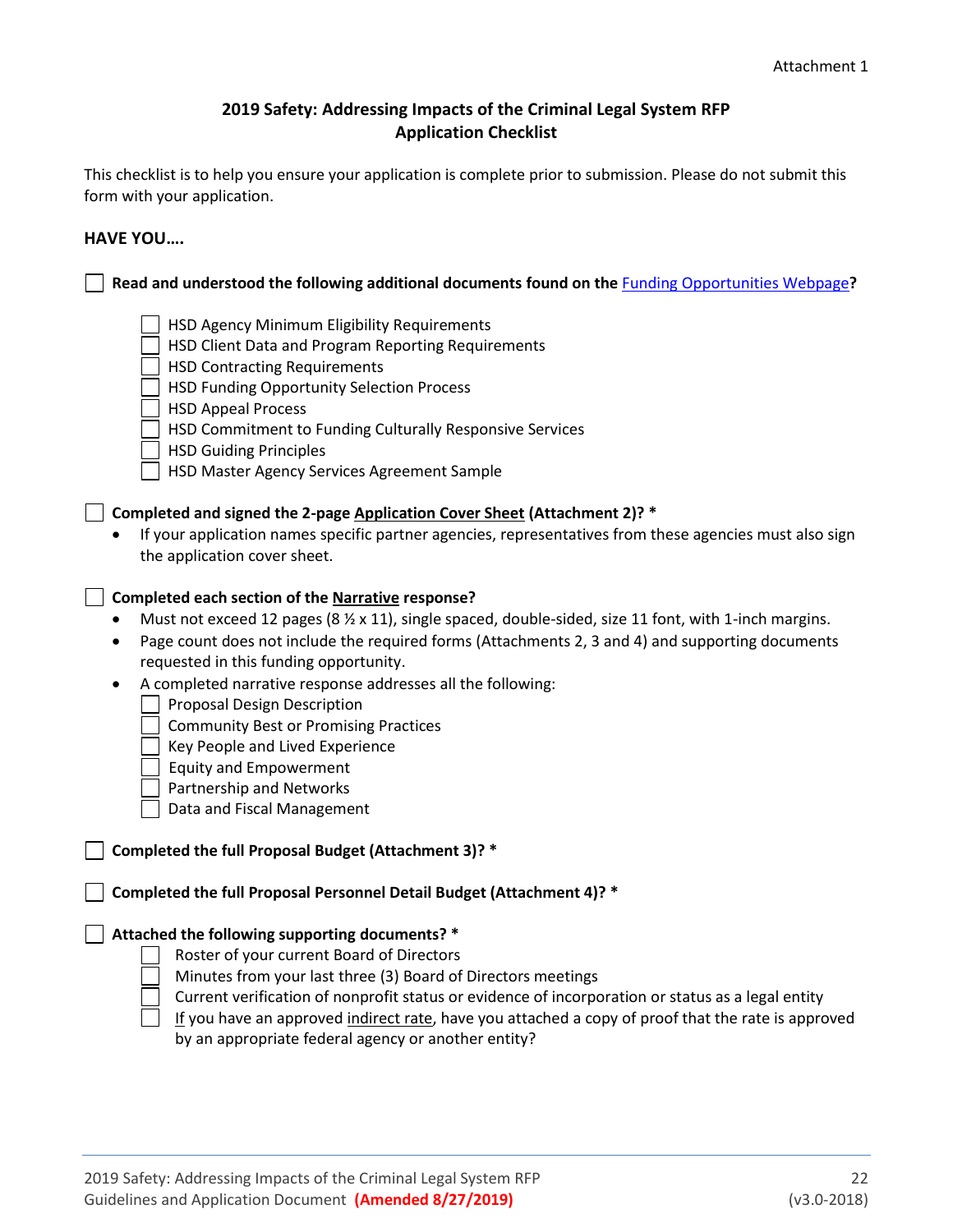- **If you are submitting a collective proposal, have you attached a signed letter from each members' Director or other authorized representative confirming their work within the narrative response? \***
- **If you are proposing a new body of work, have you attached a start-up timeline for your work, beginning January 1, 2020? \***

**If you are proposing a significant collaboration with another agency, have you attached a signed letter of intent from that agency's Director or other authorized representative? \***

**\****These documents do not count against the 12-page limit for the proposal narrative section.*

All applications are due to the City of Seattle Human Services Department by **12:00 p.m. (noon) on Thursday, June 13, 2019**. Application packets received after this deadline will not be considered. See Section I for submission instructions.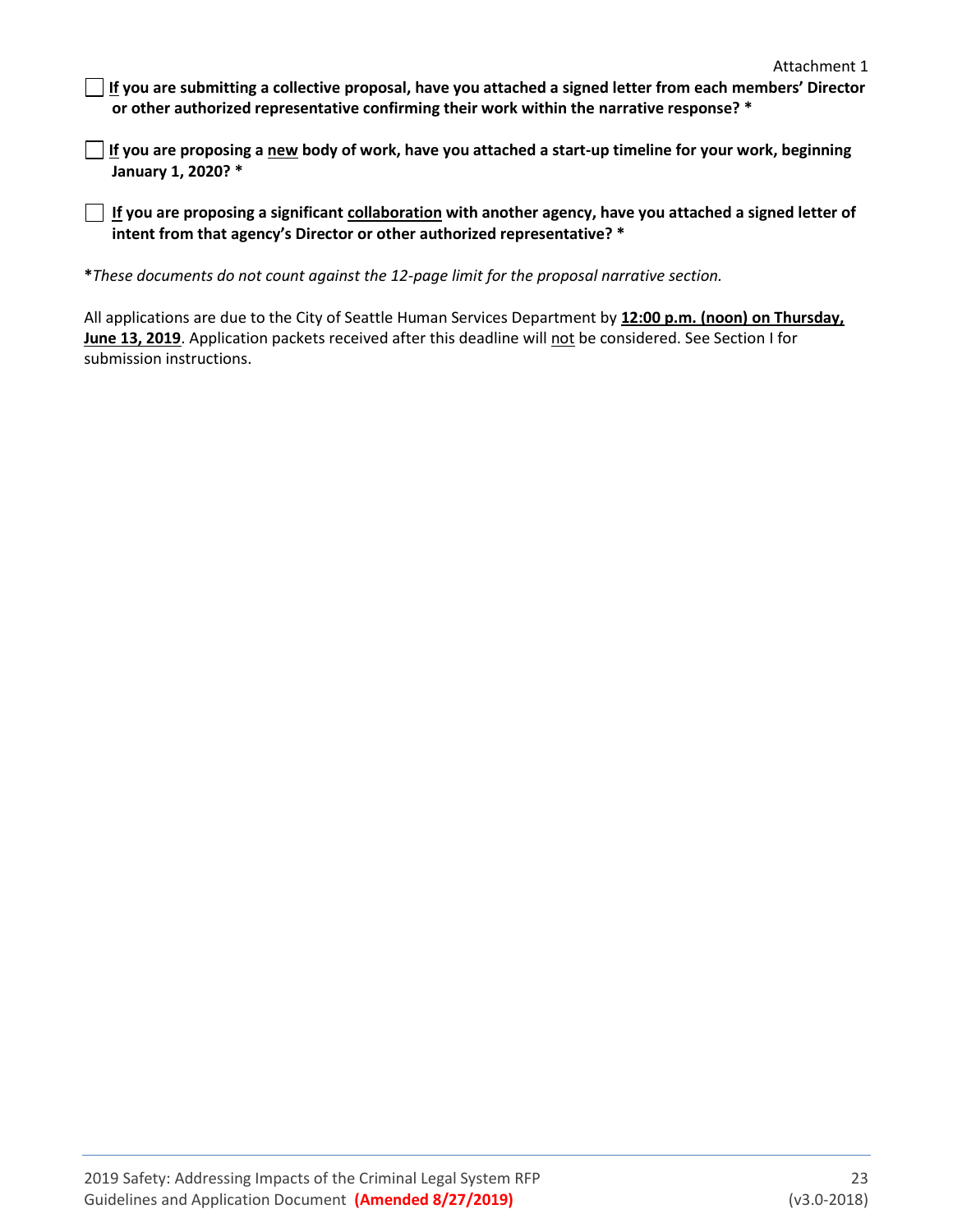

## **City of Seattle Human Services Department**

## **2019 Safety: Addressing Impacts of the Criminal Legal System Request for Proposal Application Cover Sheet**

| 1. | <b>Applicant Name:</b>                                                                             |                                          |  |
|----|----------------------------------------------------------------------------------------------------|------------------------------------------|--|
| 2. | <b>Applicant Executive</b><br>Director:                                                            |                                          |  |
| 3. | <b>Applicant Primary Contact</b>                                                                   |                                          |  |
|    | Name:                                                                                              | Title:                                   |  |
|    | Address:                                                                                           |                                          |  |
|    | Email:                                                                                             |                                          |  |
|    | Phone #:                                                                                           |                                          |  |
| 4. | <b>Applicant Type</b>                                                                              |                                          |  |
|    | Non-Profit<br>For Profit                                                                           | <b>Public Agency</b><br>Other (Specify): |  |
| 5. | Federal Tax ID or EIN:                                                                             | <b>DUNS Number:</b><br>6.                |  |
| 7. | <b>WA Business License Number:</b>                                                                 |                                          |  |
| 8. | Does this proposal include a<br>new body of work?                                                  |                                          |  |
| 9. | Proposal Name:                                                                                     |                                          |  |
|    | 10. Priority Population for the<br>proposal:                                                       |                                          |  |
|    | 11. Focus Population(s) for the<br>proposal:                                                       |                                          |  |
|    | 12. Funding Amount Requested:                                                                      |                                          |  |
|    | 13. # of people harmed by the<br>criminal legal system in<br>Seattle supported by the<br>proposal: |                                          |  |
|    | 14. In which City Council District<br>is your proposal located?<br>Council district search page    |                                          |  |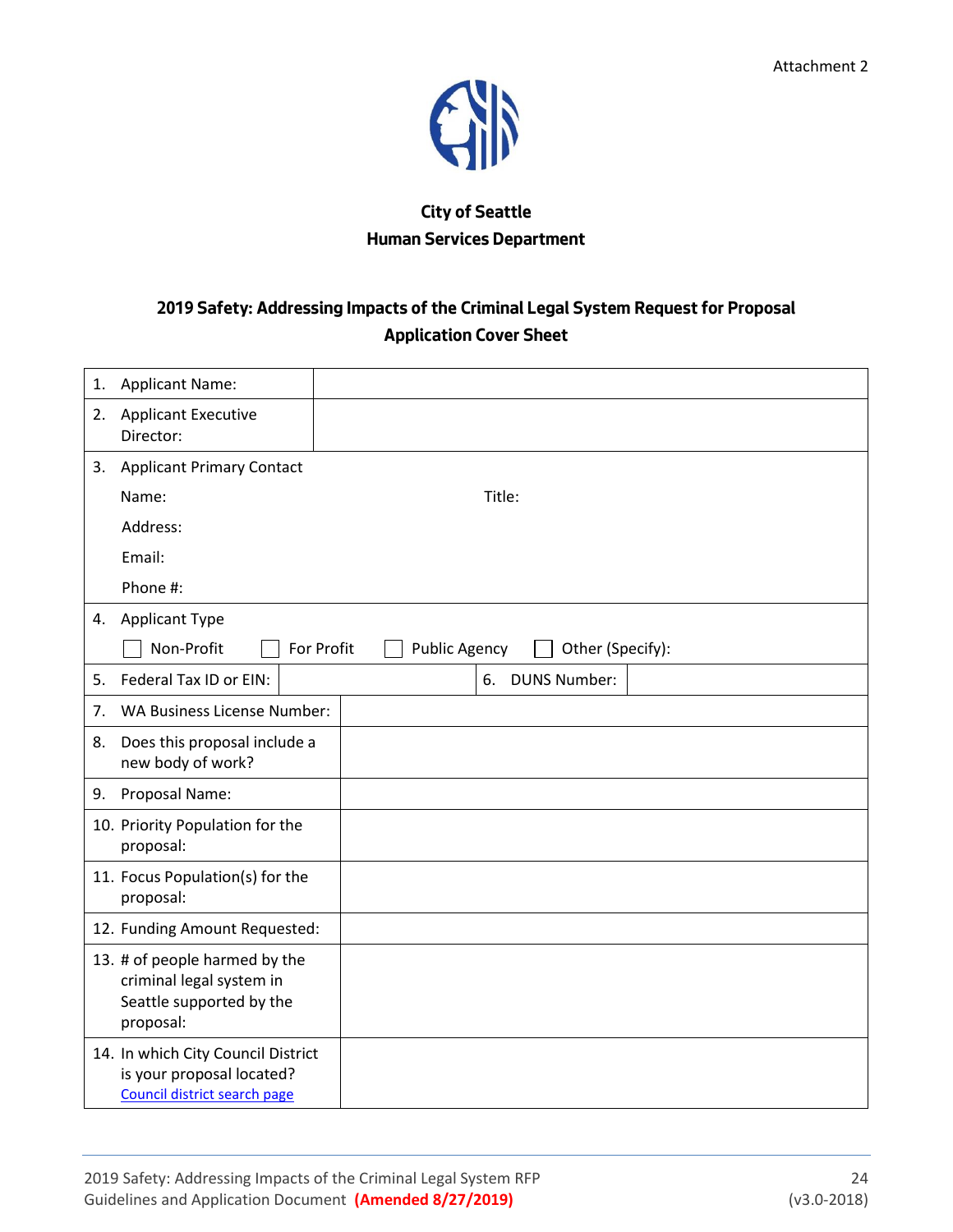#### Attachment 2

| 15. Is this a collective proposal?<br>If yes, include a signature<br>from each collective<br>members' Director or<br>authorized representative<br>below.                                                                                                                  |  |               |              |
|---------------------------------------------------------------------------------------------------------------------------------------------------------------------------------------------------------------------------------------------------------------------------|--|---------------|--------------|
| 16. Partner Agency or Group<br>(if applicable):                                                                                                                                                                                                                           |  |               |              |
| <b>Contact Name:</b>                                                                                                                                                                                                                                                      |  | Title:        |              |
| Address:                                                                                                                                                                                                                                                                  |  |               |              |
| Email:                                                                                                                                                                                                                                                                    |  | Phone Number: |              |
|                                                                                                                                                                                                                                                                           |  |               |              |
|                                                                                                                                                                                                                                                                           |  |               |              |
| Signature of partner agency representative:                                                                                                                                                                                                                               |  |               | Date: $\_\_$ |
| 17. Partner Agency (if applicable):                                                                                                                                                                                                                                       |  |               |              |
| <b>Contact Name:</b>                                                                                                                                                                                                                                                      |  | Title:        |              |
| Address:                                                                                                                                                                                                                                                                  |  |               |              |
| Email:                                                                                                                                                                                                                                                                    |  | Phone Number: |              |
|                                                                                                                                                                                                                                                                           |  |               |              |
|                                                                                                                                                                                                                                                                           |  |               | Date: $\_\_$ |
| Authorized physical signature of applicant/lead organization                                                                                                                                                                                                              |  |               |              |
| To the best of my knowledge and belief, all information in this application is true and correct. The document<br>has been duly authorized by the governing body of the applicant who will comply with all contractual<br>obligations if the applicant is awarded funding. |  |               |              |
| Name and Title of Authorized Representative:                                                                                                                                                                                                                              |  |               |              |
| Signature of Authorized Representative:                                                                                                                                                                                                                                   |  |               | Date:        |
|                                                                                                                                                                                                                                                                           |  |               |              |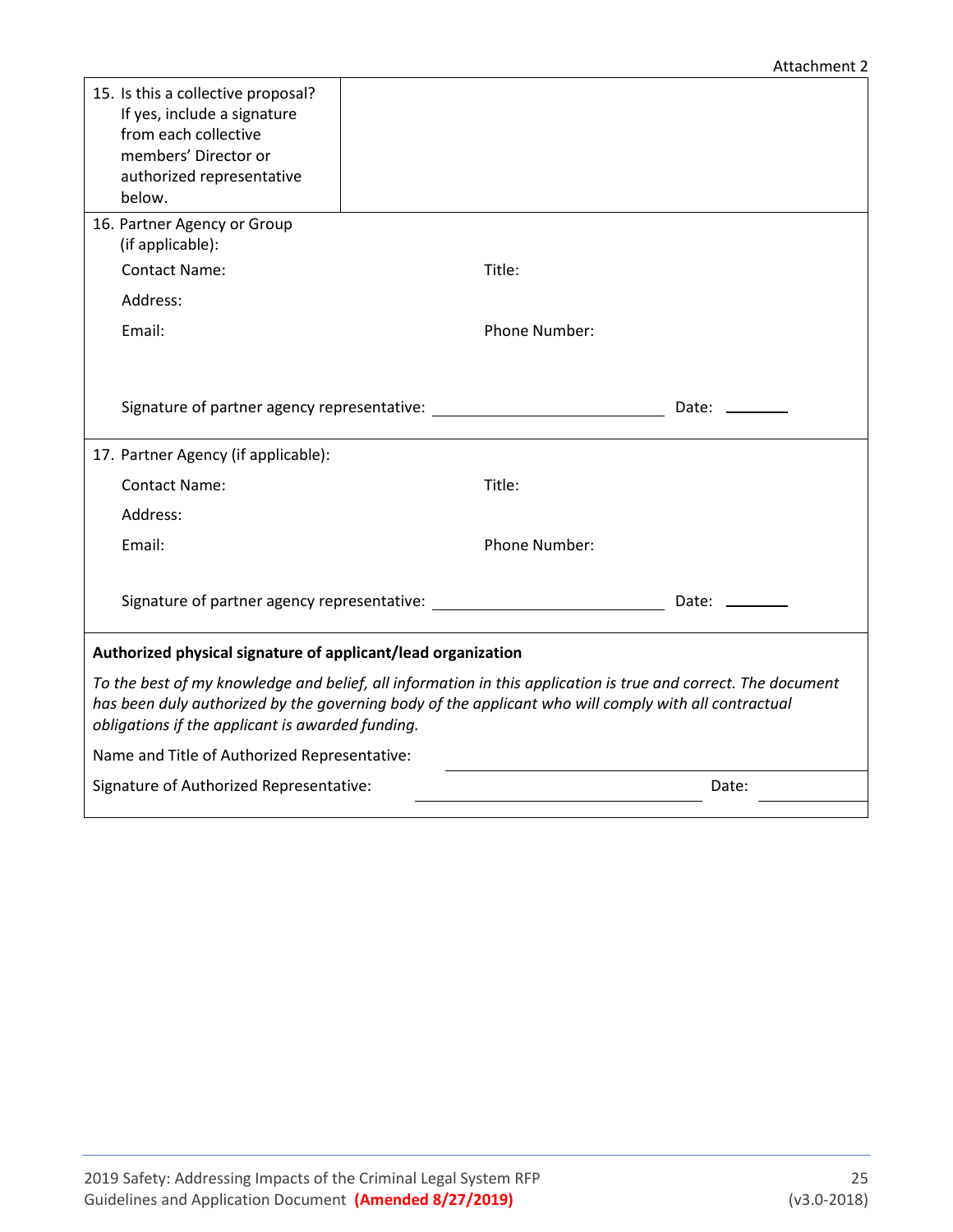### **2019 Safety: Addressing Impacts of the Criminal Legal System RFP Proposal Budget January 1, 2020 – December 31, 2020**

*Excel versions of the budget templates can be found on the application page of the [HSD Funding Opportunity](http://www.seattle.gov/humanservices/funding-and-reports/funding-opportunities)  [Webpage](http://www.seattle.gov/humanservices/funding-and-reports/funding-opportunities)*

| <b>Applicant Agency Name:</b> |  |
|-------------------------------|--|
| <b>Proposed Program Name:</b> |  |
|                               |  |

|                                                                                                | <b>Amount by Fund Source</b>    |                    |                    |                    |                      |
|------------------------------------------------------------------------------------------------|---------------------------------|--------------------|--------------------|--------------------|----------------------|
| <b>Item</b>                                                                                    | Requested<br><b>HSD Funding</b> | Other <sup>1</sup> | Other <sup>1</sup> | Other <sup>1</sup> | <b>Total Project</b> |
| 1000 - PERSONNEL SERVICES                                                                      |                                 |                    |                    |                    |                      |
| 1110 Salaries (Full- & Part-Time)                                                              |                                 |                    |                    |                    | \$                   |
| 1300 Fringe Benefits                                                                           |                                 |                    |                    |                    | \$                   |
| 1400 Other Employee Benefits <sup>2</sup>                                                      |                                 |                    |                    |                    | \$                   |
| <b>SUBTOTAL - PERSONNEL SERVICES</b>                                                           | \$                              | \$                 | \$                 | \$                 | \$                   |
| 2000 - 4000 - SUPPLIES, OTHER<br><b>SERVICES &amp; CHARGES</b><br>2100 Office Supplies         |                                 |                    |                    |                    | \$                   |
| 2200 Operating Supplies <sup>3</sup>                                                           |                                 |                    |                    |                    | \$                   |
| 2300 Repairs & Maintenance Supplies                                                            |                                 |                    |                    |                    | \$                   |
| 3100 Expert & Consultant Services                                                              |                                 |                    |                    |                    | \$                   |
| 3140 Contractual Employment                                                                    |                                 |                    |                    |                    | \$                   |
| 3150 Data Processing                                                                           |                                 |                    |                    |                    | \$                   |
| 3190 Other Professional Services<br>including collective member<br>subcontract(s) <sup>4</sup> |                                 |                    |                    |                    | \$                   |
| 3210 Telephone                                                                                 |                                 |                    |                    |                    | \$                   |
| 3220 Postage                                                                                   |                                 |                    |                    |                    | \$                   |
| 3300 Automobile Expense                                                                        |                                 |                    |                    |                    | \$                   |
| 3310 Convention & Travel                                                                       |                                 |                    |                    |                    | \$                   |
| 3400 Advertising                                                                               |                                 |                    |                    |                    | \$                   |
| 3500 Printing & Duplicating                                                                    |                                 |                    |                    |                    | \$                   |
| 3600 Insurance                                                                                 |                                 |                    |                    |                    | \$                   |
| 3700 Public Utility Services                                                                   |                                 |                    |                    |                    | \$                   |
| 3800 Repairs & Maintenance                                                                     |                                 |                    |                    |                    | \$                   |
| 3900 Rentals - Buildings                                                                       |                                 |                    |                    |                    | \$                   |
| Rentals - Equipment                                                                            |                                 |                    |                    |                    | \$                   |
| 4210 Education Expense                                                                         |                                 |                    |                    |                    | \$                   |
| 4290 Other Miscellaneous Expenses <sup>5</sup>                                                 |                                 |                    |                    |                    | \$                   |
| 4999 Administrative Costs/Indirect<br>Costs <sup>6</sup>                                       |                                 |                    |                    |                    | \$                   |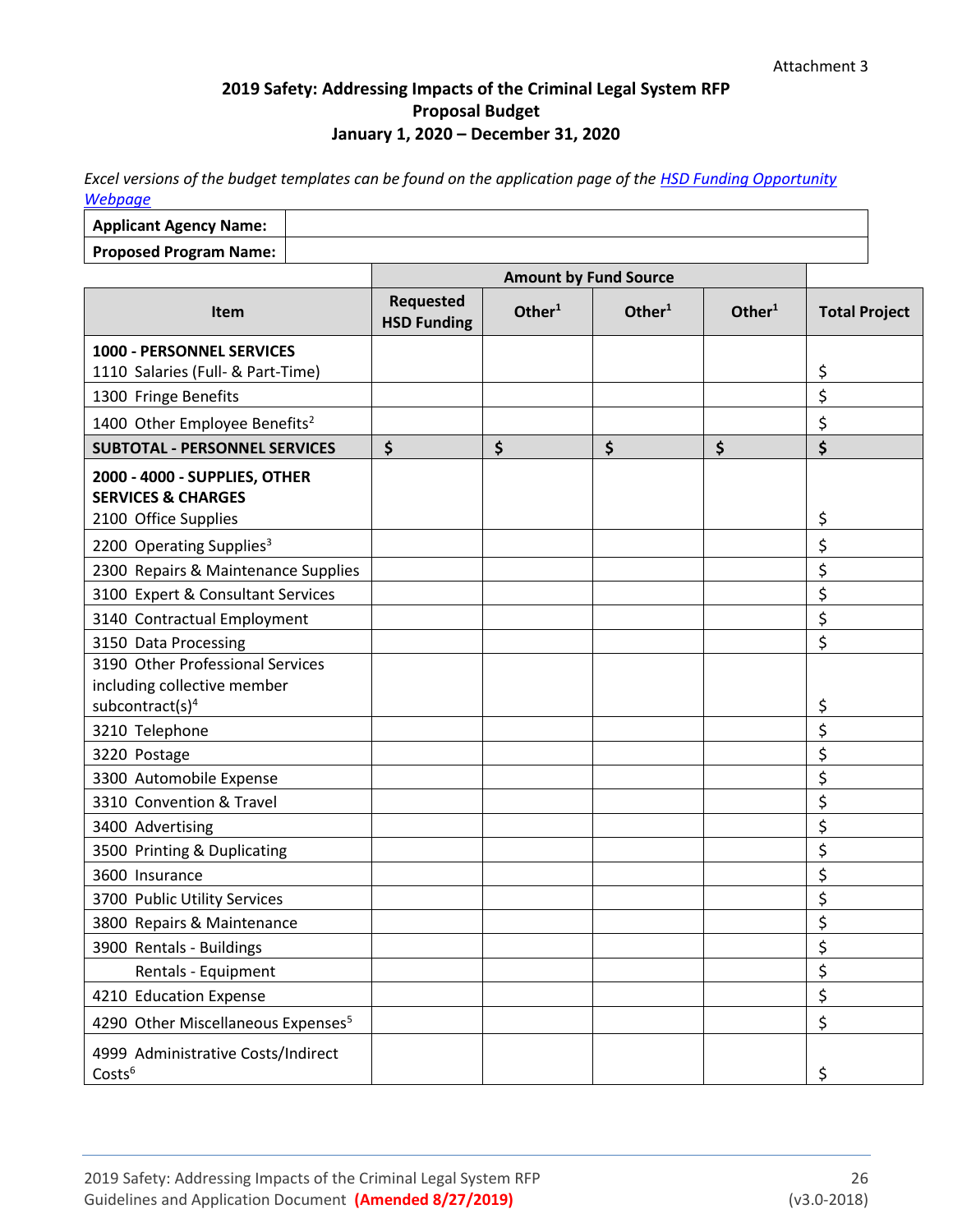Attachment 3

| SUBTOTAL - SUPPLIES, OTHER    |  |  |  |
|-------------------------------|--|--|--|
| <b>SERVICES &amp; CHARGES</b> |  |  |  |
| <b>TOTAL EXPENDITURES</b>     |  |  |  |

| <sup>1</sup> Identify specific funding sources included under<br>the"Other" column(s) above: |  |
|----------------------------------------------------------------------------------------------|--|
|                                                                                              |  |
|                                                                                              |  |
|                                                                                              |  |
|                                                                                              |  |
| Total                                                                                        |  |

<sup>3</sup> Operating Supplies - Itemize below (Do Not Include Office Supplies):

| <b>Total</b> |  |
|--------------|--|

| <sup>5</sup> Other Miscellaneous Expenses - Itemize below: | below: | <sup>6</sup> Administrative Costs/Indirect Costs - Itemize |  |
|------------------------------------------------------------|--------|------------------------------------------------------------|--|
|                                                            |        |                                                            |  |
|                                                            |        |                                                            |  |
|                                                            |        |                                                            |  |
|                                                            |        |                                                            |  |
| <b>Tota</b>                                                |        | Tota                                                       |  |

| ded under |  |              | <sup>2</sup> Other Employee Benefits - Itemize below: |
|-----------|--|--------------|-------------------------------------------------------|
|           |  |              |                                                       |
|           |  |              |                                                       |
|           |  |              |                                                       |
|           |  |              |                                                       |
| Total     |  | <b>Total</b> |                                                       |

<sup>4</sup> Other Professional Services including collective member subcontracts - Itemize below:

| Total |  | <b>Total</b> |  |
|-------|--|--------------|--|
|       |  |              |  |

| ze below: |  | <sup>6</sup> Administrative Costs/Indirect Costs - Itemize<br>below: |  |  |
|-----------|--|----------------------------------------------------------------------|--|--|
|           |  |                                                                      |  |  |
|           |  |                                                                      |  |  |
|           |  |                                                                      |  |  |
|           |  |                                                                      |  |  |
| Total     |  | <b>Total</b>                                                         |  |  |

<sup>6</sup> Administrative Costs/Indirect Costs: Human Services Department policy places a fifteen percent (15%) cap on reimbursement for agency indirect costs, based on the total contract budget. Restrictions related to federal approved rates and grant sources still apply.

| Does the agency have a federally approved<br>rate? | Yes | No |
|----------------------------------------------------|-----|----|
| If yes, provide the rate.                          |     |    |